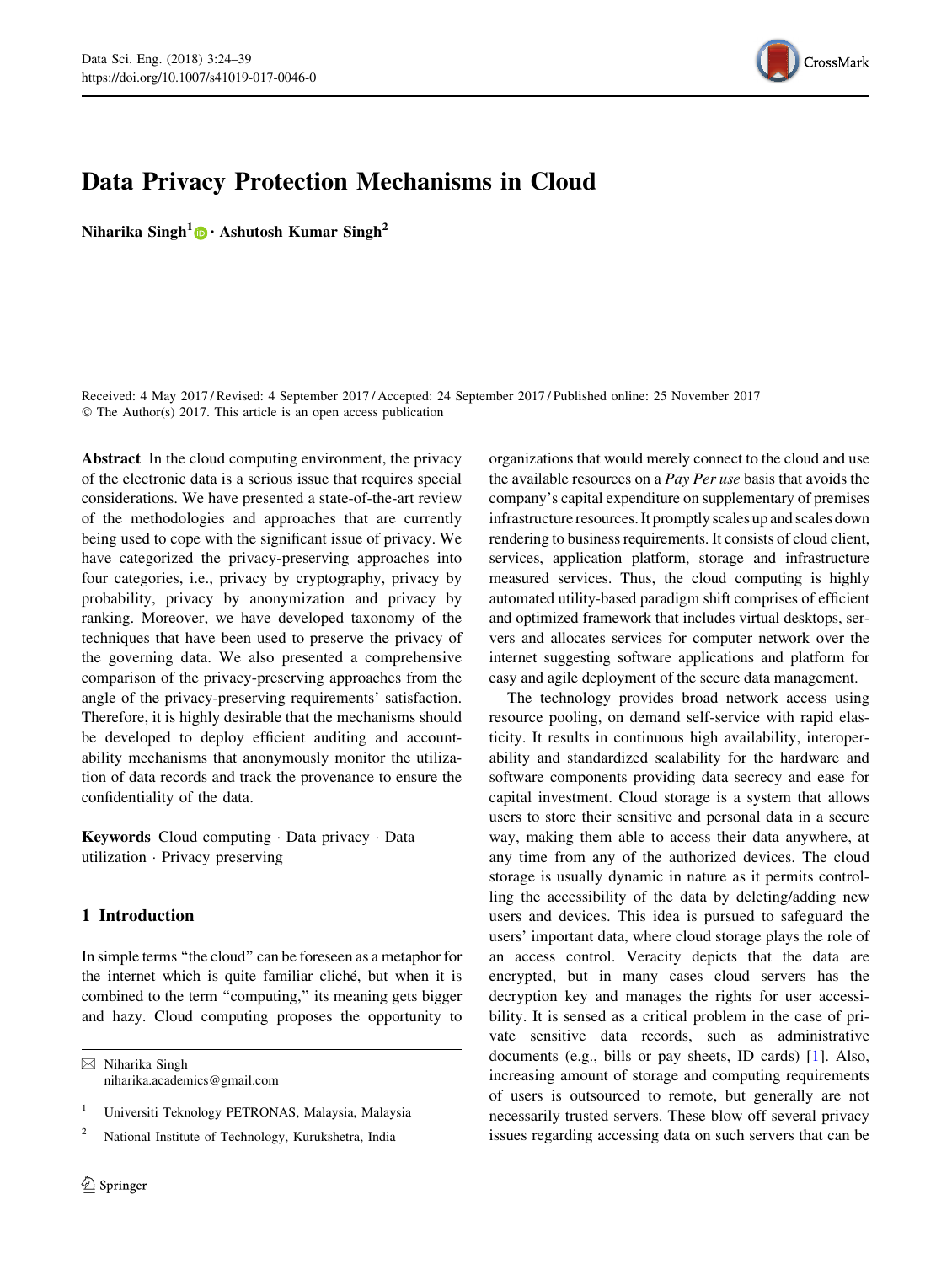defined as: sensitivity of (a) keywords sent in queries and (b) the retrieved data; both need to be hidden [[2\]](#page-14-0). Hence, the security and privacy are entitled to be the most important issues. Particularly, the necessity and importance of privacy-preserving search techniques are still more pronounced in the cloud applications. The fact behind is the large companies that operate public clouds like Amazon Elastic Compute Cloud, Google Cloud Platform or Microsoft Live Mesh may access sensitive data such as access and search patterns. Also, hiding the query and the retrieved data has importance to ensure security and privacy for those using cloud services. Also, our research is based upon identifying privacy protection mechanisms processed over cloud standards, SaaS and DaaS, i.e., Software as a Service and Data as a Service, respectively, see Fig. 1. [There are mainly five standards represented by XaaS (''X'' as a Service) where ''X'' can be varied, i.e., SaaS, PaaS, EaaS, DaaS, IaaS, depicted as Software, Platform, Education, Data and Infrastructure as a Service, respectively]. Furthermore, data are usually tackled by leveraging existing encryption cryptographic methods, such that only outsourced data are encrypted and are inaccessible by cloud servers that enable to protect the confidentiality of the data. These methods limit the flexibility of data retrieval and prevent the ciphertext holder from gaining access to the knowledge of the data [[3\]](#page-14-0).

In [\[4](#page-14-0)] it is claimed that storing huge volumes of data records in third-party cloud is susceptible to leakage, loss or theft. Traditional network security and privacy mechanisms are not quite sufficient for data storage and outsourcing. Thus, integrity and confidentiality of the stored



data records are initiated as one of the major challenges elevated by external storages.

On the basis of Fig. 1, we can generalize the major factors responsible for comparing various approaches proposed to preserve privacy in the cloud. Conventionally, general privacy protection technologies are classified into three major categories, i.e., privacy by policy, privacy by statistical analysis, privacy by cryptography [\[4](#page-14-0)], but our study find that various architectural models should be divided into two major fields, i.e., cryptographic and noncryptographic approaches. These are further segregated into subfields that can be referred from Fig. [2.](#page-2-0) Xiao et al. and Takabi et al. give overview about existing privacy and security issues in a cloud environment using contemporary privacy measures. Now, we are presenting a taxonomy of the approaches that have been used for preserving data privacy in the cloud.

## 2 Preliminaries

#### 2.1 Basic Hybrid Architecture for Data Utilization

As shown in Fig. [3,](#page-2-0) there are four entities defined as the foundation for each following comparative system approaches, that is, data users/owners, attribute authority, public cloud and private cloud.

#### 2.1.1 Attribute authority

It represents the key authority for attributes. Usually, it is in authority for generating private and public parameters for the system. Additionally, it is in charge of revoking, issuing and updating attribute private keys for various users.

## 2.1.2 Public cloud

This entity is responsible for a data outsourcing service. It assists in controlling the access from outside users to the stored data. It also works for the storage servers and providing corresponding content services via honestly executing the planned searching algorithm. In some cases, it is assumed that the public cloud is always online and has abundant computation power and storage capacity.

# 2.1.3 Data owners

This user node owns data files and bids to outsource them to the external storage server (i.e., the public or private cloud). It is responsible for enforcing and defining an access policy on its own files by encrypting them. Besides, the data owner also wants to delegate/finish the task of Fig. 1 Generalized view of privacy in the cloud generating some searchable information for encrypted files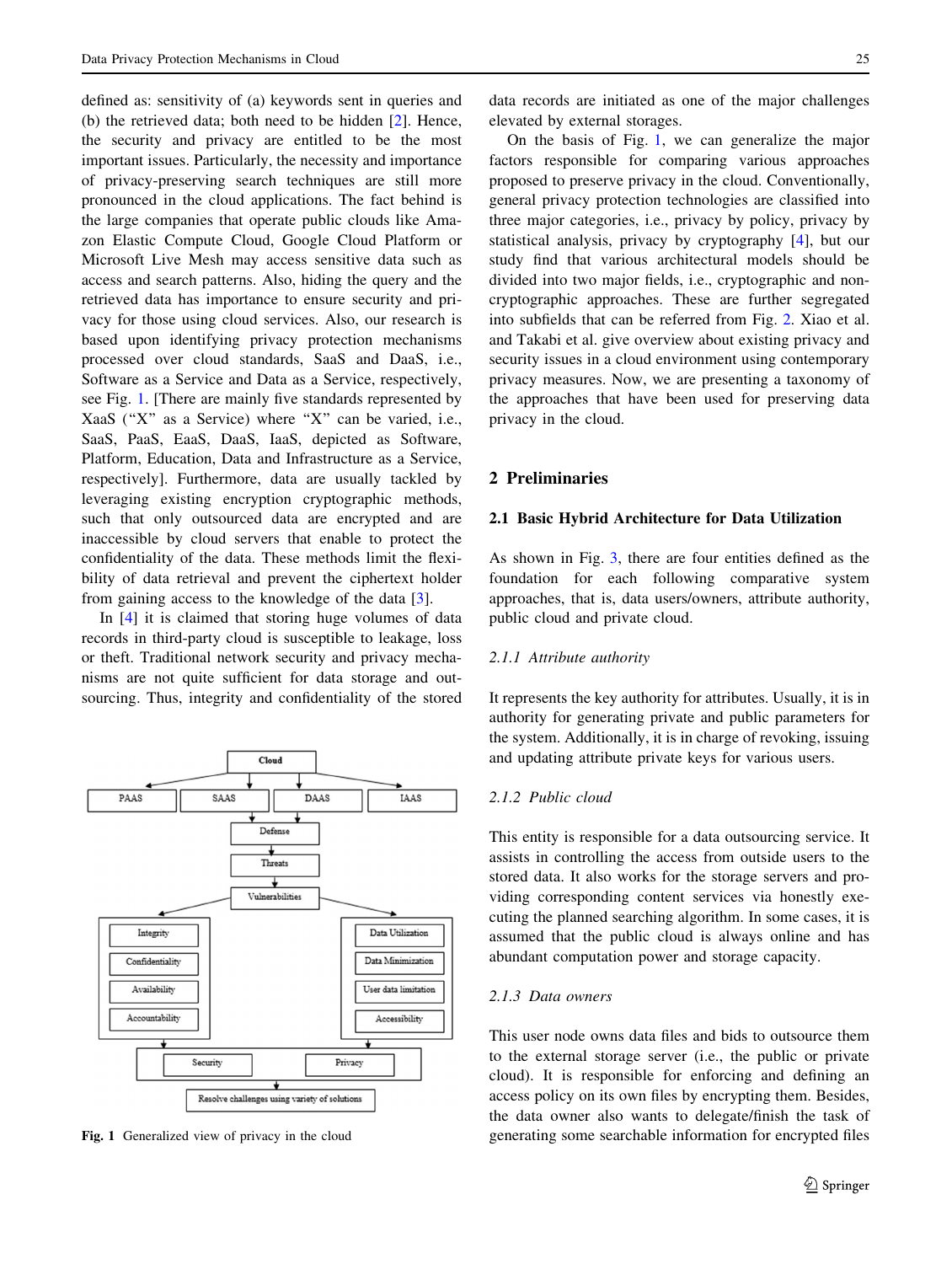<span id="page-2-0"></span>



Fig. 3 Architecture for data utilization in cloud computing, including attack-prone areas

in order to make efficient utilization of the outsourced encrypted data files.

## 2.1.4 Data users

This entity is the one who wishes to access an outsourced file. Such users are able to delegate the task of generating ''trapdoors'' for searching keywords. For example, on receiving searching results, if the user is initially authorized to embed in the encrypted file but later, mistakenly it is not revoked, such user will be able to decrypt the ciphertext and retrieve the file.

## 2.1.5 Private cloud

This entity facilitates a user's secure usage of a cloud service. Specifically, the computing resources at the data user/owner side are restricted and the public cloud is less trusted in practice. A private cloud is capable to provide a data owner/user with an execution environment and infrastructure working as an interface between the public cloud and user. The interface offered by the private cloud allows users for submitting files and queries to be securely stored and computed, respectively.

Notice that Fig. 3 represents a novel architecture for the data utilization in cloud computing, which consists of the public cloud and a private cloud (i.e., twin cloud). Recently,

such hybrid cloud setting has attracted lots of attention. On the other hand, the trusted private cloud could be a cluster of virtualized cryptographic co-processors. These might be offered as a service by a third party and offer the necessary hardware-based security types to implement a remote execution surroundings for privacy preserving by the users.

## 2.2 Adversary Model

Typically, it is assumed that the private cloud and public cloud are both ''honest-but-curious'' [\[5](#page-14-0)].

Precisely following approaches will follow the protocol, but try to find out as much secret information as possible based on their possessions that would help us detect the efficient approach. Fortunately, users would try to access data either within or out of the scope of their authorization. As foundation, one may assume that both keywords and files are sensitive. In this review paper, we suppose that all the files are sensitive and need to be fully protected against cloud environment, while keywords are semi-sensitive or quasi, and allowed to be known by the private cloud.

# 3 Cryptography-Oriented Privacy Measures

The cloud storage preserves data as if it is stacked in a locker, where the cloud storage acts the role of an access control to this locker. In reality, the data are encrypted, but usually the cloud server has the decryption key which manages the rights for each user to access the data. This is a critical problem in the case of private sensitive data such as administrative documents (e.g., bills, pay sheets or identity cards,) or, more generally, personal data. This is quite tricky in the case of confidential documents possessed by a business enterprise, i.e., shared between the collaborators or with trading partners. In fact, this problem can be effortlessly solved by merely encrypting the data before sending it to the cloud/safe. Different architectures were proposed to resolve this problem which work over two policies Trust-evaluation and predicate encryption, explained as follows.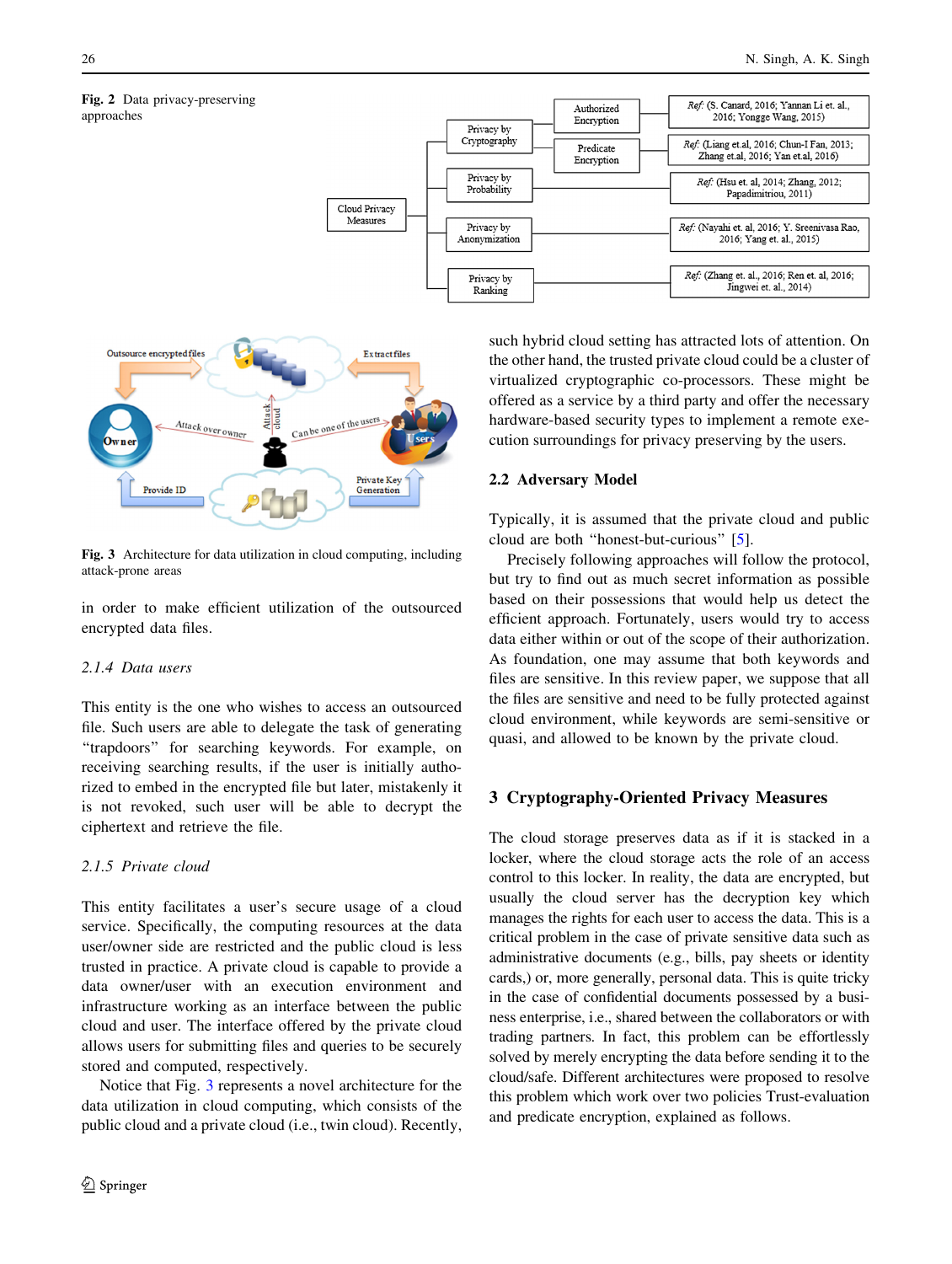#### 3.1 Trust-evaluation/Authorized Encryption

The policy imposes to build users' trust in the evaluation of reliable systems, especially against market-accepted criteria. In concern to user trust, a contract dealing with the use of a key management system should point out the jurisdiction whose laws relate to that system.

#### 3.1.1 Using Fine-Grain Management of the Rights

An advanced cryptographic tool called as ''proxy re-encryption'' scheme is used in [[1\]](#page-14-0). Taking it as foundation, Canard et al. modified this scheme in a way that customers could manage their shared documents dynamically in a tree-based structure. Unfortunately, these changes were not that sharp to cope with existing systems. Then they presented the first true implementation of such system that includes smartphones to upload, download and share client's documents. It is focused on the fine-grain management of the rights, i.e., claiming and sharing the authorization of individuals on the basis of user priority.

Here, the problem is focused on the fine-grain management of the rights. Generally, the standard PRE scheme has a sharing property of ''all or nothing.'' If the reencryption key is generated by client A, then the proxy can re-encrypt for client B any document initially encrypted to client A. But, there is no way for client A to restrict what the proxy can re-encrypt or not, except by trusting it. In such case, if the storage space is structured as a tree, client A may want to only share a specific folder  $F_x$ , or any specific files  $f_{x,y}$ , but not all the files. This problem can be resolved using the conditional PRE scheme. In concern, let a unique condition  $\omega_{f_{2,1,1}}$  that is defined during the encryption process is attached to each uploaded file  $f_{2,1,1}$ . In order to obtain ciphertext encryption using client A public key  $(pk_A)$  will be  $(pk_A, f_{2,1,1}, \omega_{f_{2,1,1}})$ .

In other case, if client A wishes to share its right to client B for folder  $F_2$ , then the re-encryption key is computed from A to B under a condition related to  $F_2$ . That generated key is certainly denoted as  $rk_{A\rightarrow B,F_2}$ , and further will be sent to the proxy that permits vertical transformation between users.

The third case needs more attention as there should be a particular path to traverse back to the root from the specific file location. To resolve this issue, after the vertical transformation a horizontal transformation is added inside the tree. It uses additional re-encryption keys such as  $rk_{F_{2,1}\to F_{2},A}$  or  $rk_{f_{2,1,1}\to F_{2,1},A}$  that are modified ciphertext attached conditions, as shown in Fig. 4.

These steps look quite complicated, but precisely, it works upon a simple idea that is ''for each couple (file, folder) or (folder, folder) in the path of the file to the root, client A needs to compute a re-encryption key (but only



Fig. 4 Preferred tree-based structure to re-encrypt keys [\[1\]](#page-14-0)

once for each link between folders).'' This proxy re-encryption is resulted to be a good tool that has successfully maintained privacy by permitting the use of non-trusted platform for storing the sensitive documents. It can be further adapted to integrate additional features, e.g., deduplication, indexation or some usual and unusual complex computations over encrypted data.

## 3.1.2 Using the Remote Data Auditing (RDA)

RDA technique falls in the cryptography category because it either provides a probabilistic or deterministic assurance for data intactness  $[6]$  $[6]$ . It embraces the properties like  $(a)$ Efficiency: data auditing with least possible computational complexity; (b) Public Verifiability: to allow data auditing process delegation to a trustworthy third-party auditor (TPA) and reducing the computational burden on the client's side; (c) Detection Probability: to check potential data corruption detection probability. In concern to maintain privacy certainly a critical issue related to data auditing is required to resolve. This is the case, when digital certificate expires in the PKI system, then it is needed to update cloud users and authenticators associated with the key. Yannan et al. proposed an authenticator-evolving and key-updating mechanism with the zero-knowledge privacy of the stored files for security. It unites zero-knowledge proof systems, homomorphic linear authenticators and proxy re-signatures. It is a combination of five different algorithms, i.e., CrsGen, KeyGen, AuthGen, KeyUpdate and AuthUpdate along with an interactive proof system to get a proof between a Prover and a Verifier.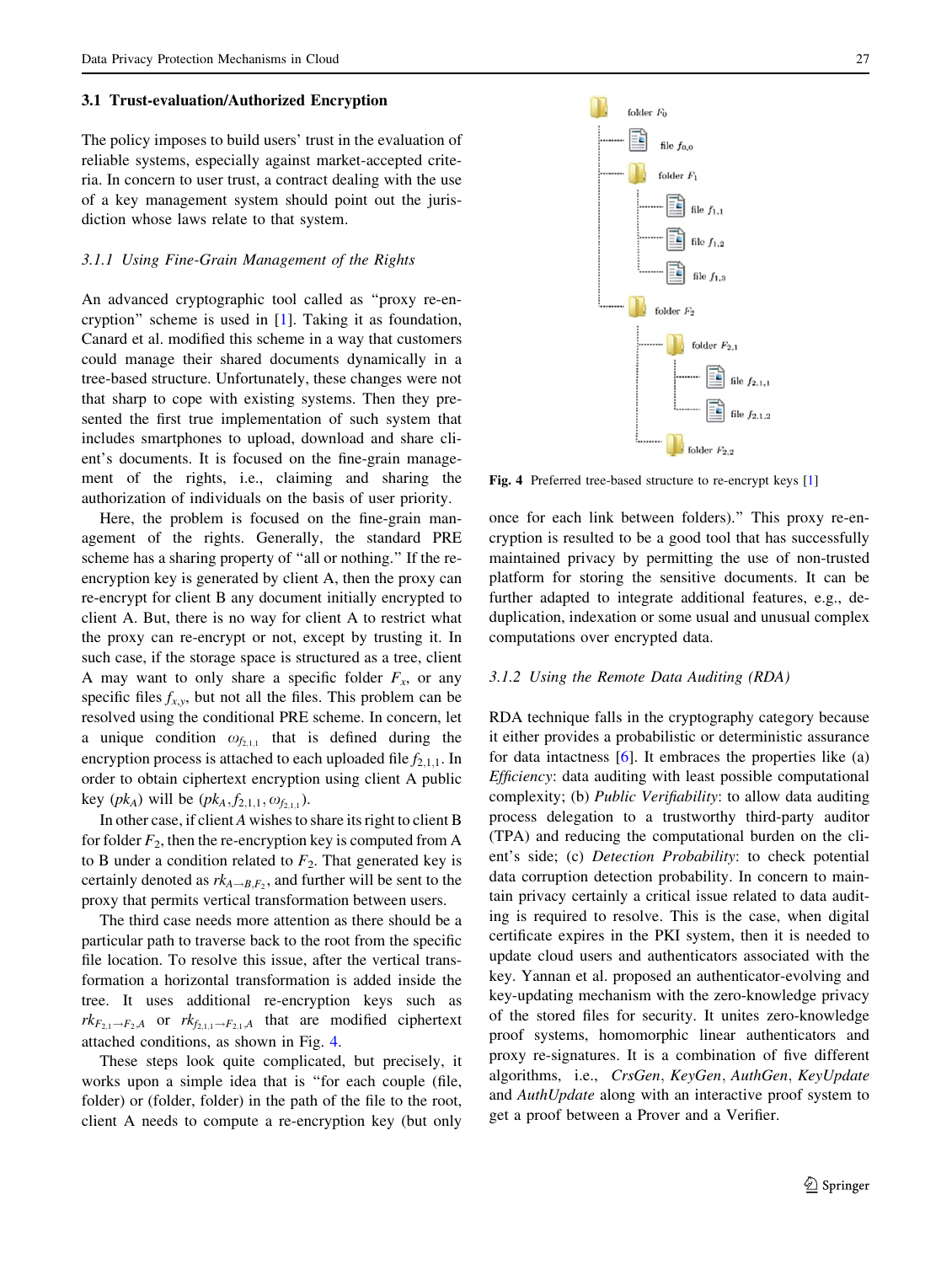**CrsGen**( $1<sup>k</sup>$ ): It takes a security parameter k as input and outputs crs as a common reference string, which is an implicit input to all algorithms described below.

**KeyGen**(crs): to input crs, it generates a public key  $pk$ and a secret key sk for the cloud user. The user publishes  $pk$ and keeps sk secret.

**AuthGen**(sk, F): as input it takes the secret key sk and a file  $F = (m_1, m_2, \ldots, m_n)$  and outputs a set of authenticators  $\{D_i\}$  for this file and a set of public verification parameter  $\varphi$ , which will be used for checking the data integrity in the proof phase.

**KeyUpdate**(sk, pk): On input the  $(l - 1)$  old key pairs  $(sk_{l-1}, pk_{l-1})$ , the algorithm outputs a new key pair  $(\mathit{sk}_l, \mathit{pk}_l).$ 

**AuthUpdate** $(sk_l, pk_l, ft_{l-1}, \varphi)$ : On input a new key pair  $(pk_l, sk_l)$  the original file tag  $ft_{l-1}$  and the public verification parameter  $\varphi$ , it outputs a new file tag  $ft_l$  and the new update key  $\beta_l$  that are valid under the new key pair.

Proof (P, V) This interactive protocol between the Prover (P) and the Verifier  $(V)$  takes a common input to  $(P, V)$ which is the public key  $pk$  and the public verification parameter  $\varphi$ . P has additional input the file  $F =$  $(m_1, m_2, \ldots, m_n)$  and a set of authenticators  $\{D_i\}$  of this file. At the end of the protocol, V outputs a bit 1 or 0 to indicate whether the stored file is kept intact or not. For notational convenience, we use  $P \Leftrightarrow V(pk, \varphi) = 1$  to indicate that V outputs 1 at the end of the interaction with P. We omit the parameters  $(pk, \varphi)$  when the context is clear.

For the privacy-preserving public auditing scheme, author feels soundness, completeness and data privacy are three security requirements. Completeness means that when interacting with the cloud server who keeps the data unchanged, the interactive protocol proof will always result in  $P \Leftrightarrow V = 1$  when the cloud server and the TPA follow the protocol honestly. Thus, the concept of zero-knowledge data privacy helps to capture that the TPA learns no knowledge about the processed content except publically available information-based random file name. This is further strengthen on the basis of evaluation properties and proved the security including soundness is efficient and can be used in practice.

#### 3.1.3 Using BP-XOR Gates

LT codes, LDPC codes and digital fountain techniques have received considerable attention from both industry and academics in the past few years. BP-XOR gates works as a productive approach to get Trust-evaluation in the field of cryptography [[7\]](#page-14-0).

In order to employ the underlying ideas of competent belief propagation (BP) decoding process in LDPC and LT codes, the paper plans the BP-XOR codes and uses them to project three classes of secret sharing schemes called pseudo-BP-XOR secret sharing schemes, LDPC secret sharing schemes and BP-XOR secret sharing schemes. By inducing the equivalence between the edge-colored graph model and degree-two BP-XOR secret sharing schemes, authors designed novel and ideal 2-out-of-n BP-XOR secret sharing schemes.

By employing techniques from array code design, it is also able to design other  $(n, k)$  threshold LDPC secret sharing schemes. In the efficient LDPC or BP-XOR secret sharing schemes that it builds, only linear number of XOR (exclusive-or) operations on binary strings are necessary for both secret reconstruction phase and secret distribution phase.

For a comparison, one should note that Shamir secret sharing schemes need  $O(n^2)$  field operations for the secret reconstruction phase and  $O(n \log n)$  field processes for the secret distribution phase. Additionally, author claims that such schemes attain the optimal update complexity for the secret sharing schemes. By update complexity for a secret sharing scheme, author meant that the average number of bits in the participant's shares that needs to be revised when certain bit of the master secret is changed. It is also requested the efficient secret sharing schemes discussed in this paper considerably used for massive data storage in cloud environments for achieving reliability and privacy without employing encryption techniques. On the basis, various similar approaches are compared in Table [1](#page-5-0).

### 3.2 Predicate Encryption

This predicate encryption is considered as a novel cryptographic primitive which provides a fine-grained control over the encrypted data accesses. It is usually used for the biometric matching and secure cloud storage.

#### 3.2.1 Achieving Regular Language Search

"Regular language search" is concerned to languages in automata. It first defines a new notion called searchable deterministic finite automata-based functional encryption. The notion is a general notion for PEKS [\[3](#page-14-0)]. Next, it designs a concrete construction satisfying the notion. In its construction, any system user can describe a data to be shared with ''regular language'' in an encrypted form, where the language description can be arbitrary length (e.g., an English sentence, or a paragraph). A valid data receiver can generate and deliver a search token represented as a deterministic finite automata (DFA) to a cloud server, such that the cloud server can locate the corresponding ciphertexts and return them to the data receiver. In the search phase, the server knows nothing about the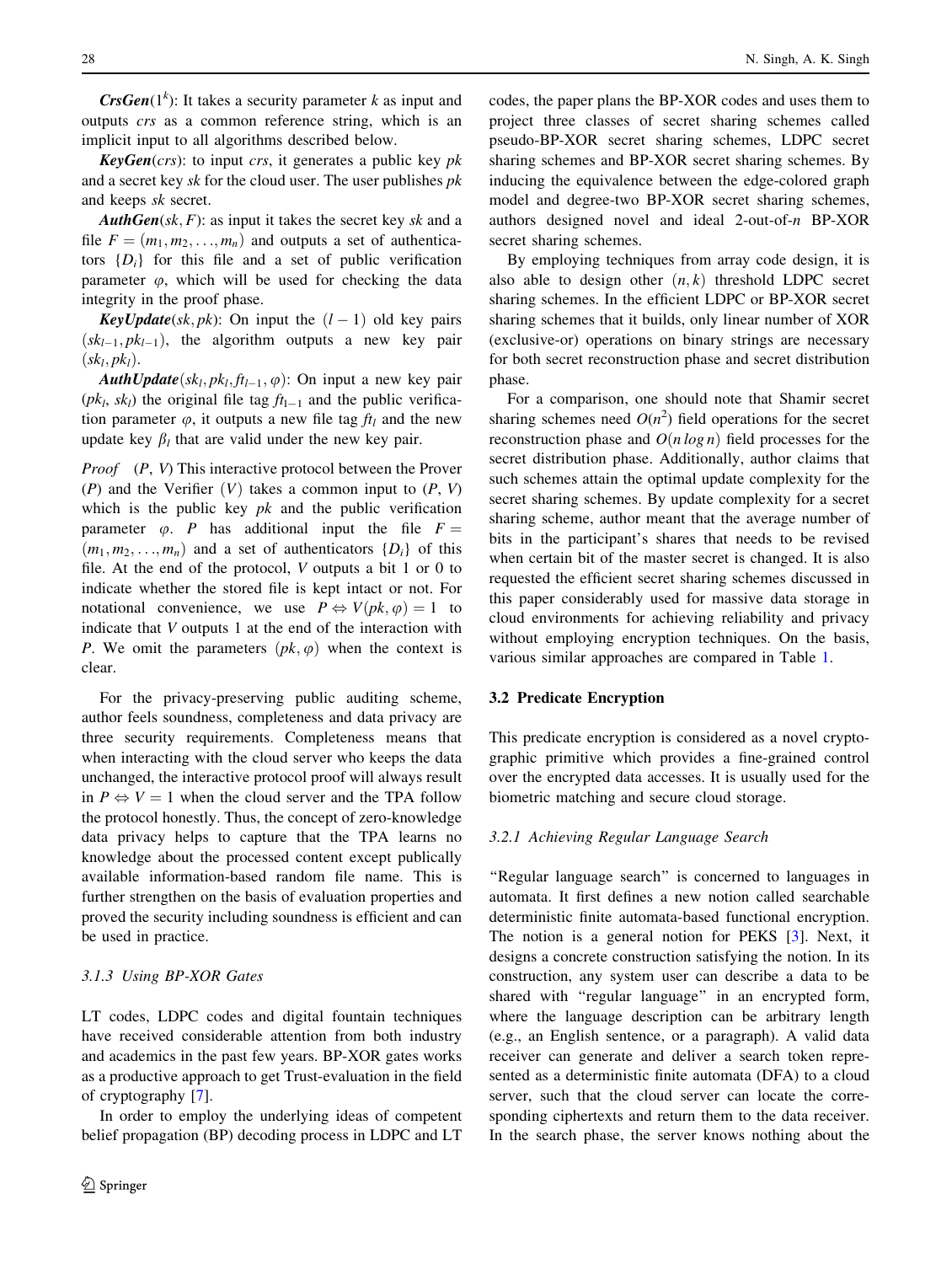<span id="page-5-0"></span>

|  |  |  | <b>Table 1</b> Comparison of trust-based evaluation approaches |  |
|--|--|--|----------------------------------------------------------------|--|
|--|--|--|----------------------------------------------------------------|--|

| Architecture<br>design    | Approach                                                                                                                 | Implementation concept                                                                                                                                                | Highlights/<br>problem<br>domain                                                      | Advantages                                                                                                                                    | Disadvantages                                                                                            |
|---------------------------|--------------------------------------------------------------------------------------------------------------------------|-----------------------------------------------------------------------------------------------------------------------------------------------------------------------|---------------------------------------------------------------------------------------|-----------------------------------------------------------------------------------------------------------------------------------------------|----------------------------------------------------------------------------------------------------------|
| Canard $[1]$              | Using advanced<br>cryptographic tool,<br>i.e., "proxy re-<br>encryption"                                                 | Data sharing environment by<br>modifying proxy re-<br>encryption paradigm                                                                                             | Managed<br>dynamically a<br>tree structure<br>for their<br>shared<br>document         | Additional features like<br>indexation, de-duplication<br>can be integrated                                                                   | From the user's<br>point of view, the<br>potential feeling<br>slow is related to<br>the size of the file |
| Yannan Li<br>et al. $[6]$ | Formalizing the model<br>of zero-knowledge<br>privacy for auditing<br>with key update                                    | Based on a concrete<br>construction utilizing<br>unidirectional proxy re-<br>signature                                                                                | Proof for better<br>soundness<br>and zero-<br>knowledge<br>privacy under<br>the model | Reduces the communication<br>and computation cost<br>while maintaining the<br>desirable security                                              | Seems<br>unpredictable in<br>case of large<br>datasets                                                   |
| Wang $[7]$                | Employing the<br>underlying ideas of<br>efficient belief<br>propagation (BP)<br>decoding process in<br>LDPC and LT codes | Designing the BP-XOR codes<br>and use them to design three<br>classes of secret sharing<br>schemes called BP-XOR,<br>pseudo-BP-XOR and LDPC<br>secret sharing schemes | Achieving the<br>optimal<br>update<br>complexity                                      | When deployed, the users<br>should make the<br>assumption that cloud<br>servers will not collude<br>which is hard to achieve in<br>some cases | It will be generally<br>hard to prevent<br>collusion attacks                                             |

search contents and the underlying data. They further present extensive evaluation for the system to show its security, and the efficiency compared to two most related works [\[8,](#page-14-0) [9\]](#page-14-0).

Regular language search is productively effective for this system. This makes the system be the first of its type, to the best of our knowledge. It is undeniable that SSE (e.g., [[10\]](#page-14-0)) usually enjoys better efficiency in data searching compared to the public key-based searchable encryption. However, this novel system can support any arbitrary alphabet/regular language search, so that it is more humanfriendly readable for search keyword design. Besides, the system provides verifiable (data integrity) check for system users (due to public-key-based feature). Moreover, the system does not need to require a data owner to pick up some special keywords before constructing keyword index structures, e.g., least frequent keyword, but also it only leverages a DFA structure to embed flexible search expressiveness, e.g., ''AND, OR, NOT,'' unlike that of only limited in ''a keyword AND (formula)'' expression.

Author assumes, let BSetup be an algorithm that on input the security parameter  $n$ , outputs the parameters of a bilinear map as  $(p, g, \hat{g}, G_1, G_2, G_T, e)$ , where  $G_1, G_2$  and  $G_T$  are multiplicative cyclic groups of prime order p, where  $|p| = n$ , and g is a random generator of  $G_1$ ,  $\hat{g}$  is a random generator of  $G_2$ .

This further defines the complexity assumptions that determine the base of the work. Considering the (Asymmetric) l-Expanded BDHE Assumption: It depicts that an algorithm A has advantage  $Adv_A^{A-l-BDHE}$  in solving the asymmetric *l*-Expanded BDHE problem in  $(G_1, G_2)$  if

 $|\Pr[A(\hat{X}, e(g, \hat{g})^{a^{l+1}bs}] = 0] - \Pr[A(\hat{X}, T) = 0] \ge \infty$ , where the probability is over the random choice of generators  $g \in G_1, \hat{g} \in G_2$ , the random choice of exponents  $a, b, c_0, \ldots, c_{l+1}, d \in \mathbb{Z}_p^*, T \in_R G_T$ , the random bits used by A, and  $\hat{X}$  is a set of the following elements:

$$
g, \hat{g}, \hat{g}^{a}, g^{a}, \hat{g}^{ab/d}, g^{ab/d}, g^{b/d}, \hat{g}^{b/d}
$$
  
\n
$$
\forall i \in [0, 2l + 1], \quad i \neq l + 1, \quad j \in [0, l + 1]g^{a's}, g^{a'bs/c_j},
$$
  
\n
$$
\forall i \in [0, l + 1]g^{\frac{d}{c_i}}, \hat{g}^{\frac{d}{c_i}}, \hat{g}^{c_i}, \hat{g}^{a'd}, \hat{g}^{\frac{abc_i}{d}}, \hat{g}^{\frac{bc_i}{d}},
$$
  
\n
$$
\forall i \in [0, 2l + 1], \quad j \in [0, l + 1]\hat{g}^{\frac{a'bg}{c_j}}
$$
  
\n
$$
\forall i, j \in [0, l + 1], \quad i \neq j\hat{g}^{\frac{a'bcj}{c_i}}.
$$

It says the asymmetric l-Expanded BDHE assumption holds in  $(G_1, G_2)$  if no PPT algorithm has advantage  $\in$  in solving the asymmetric *l*-Expanded BDHE problem in  $(G_1, G_2)$ . It shows that the above extended complexity assumption still holds in the generic group model by employing the same proof technology introduced in [\[11](#page-14-0)]. Specifically, one can see from the set  $\hat{X}$  that there are five elements in  $G_1$  including  $g, g^{b/d}, g^a, g^{ab/d}, g^{a's}$ ,  $g^{a^i b s/C_j}, g^{a^i b/c_i}.$ 

Here, it shows that these elements cannot help an adversary to compute an exponent value  $a^{l+1}$ bs. For the element g, it is easy to see that there does not exist a  $\hat{X}^{a^{l+1}bs}$ in  $\hat{X}$ . Similarly, it needs the  $G_2$  elements  $\hat{g}^{a^{l+1}ds}, \hat{g}^{a^{l}ds}, \hat{g}^{a^{l}bs}$ ,  $\hat{g}^{a^z s}, \hat{g}^{a^z c_j}$  and  $\hat{g}^{a^z s c_i}$  for the  $G_1$  elements  $g^{b/d}, g^a, g^{ab/d},$  $g^{a^i s}, g^{a^i b s / C_j}, g^{a^i b / c_i}$ , respectively, where  $i + z = l + 1$ . It is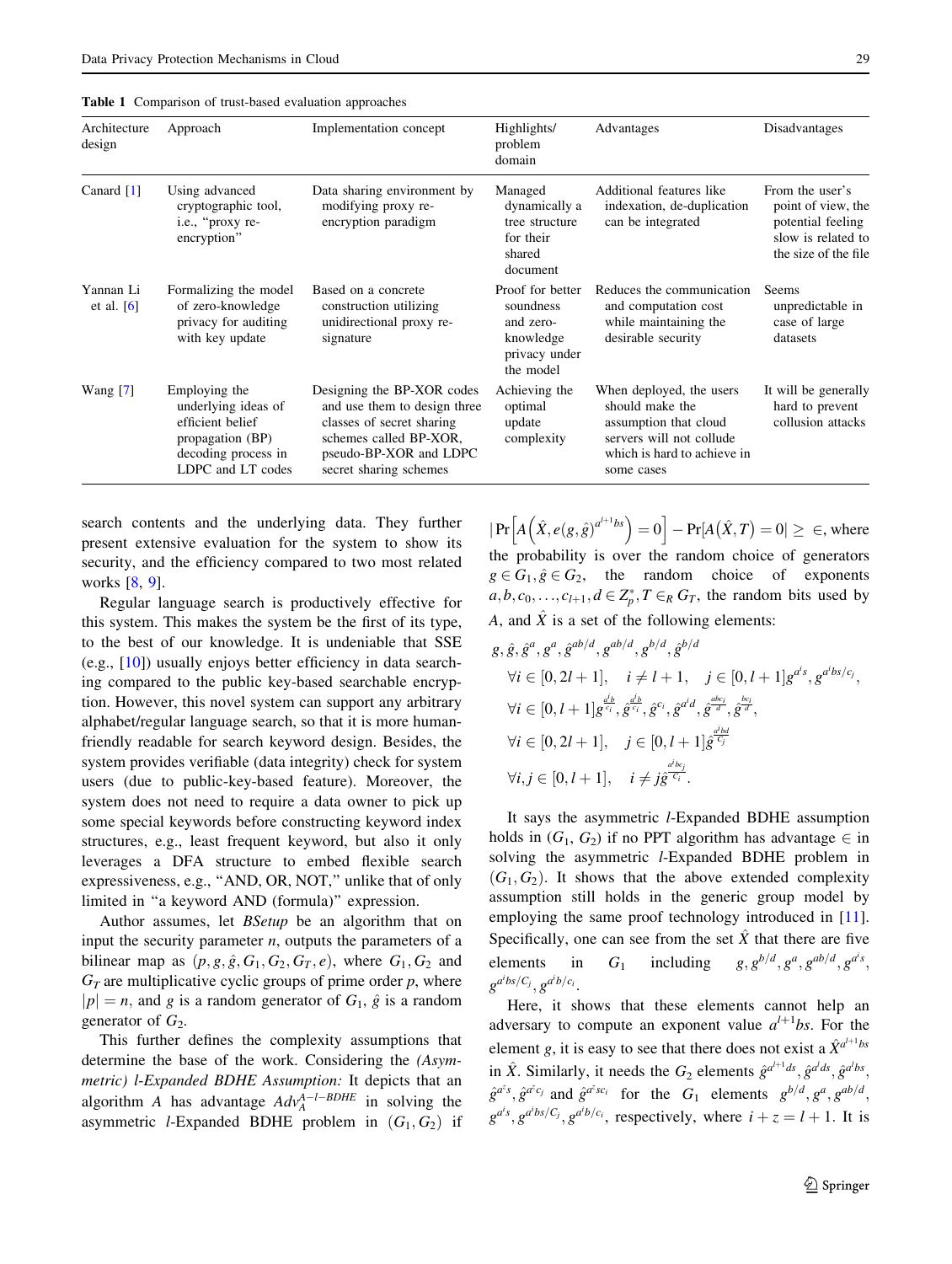not difficult to see that the above  $G_2$  elements cannot be provided by the set  $\hat{X}$ . However, the structure and the pattern is the premise of allowing users to achieve regular language search. Though, the premise sustains a shortage in the search token storage cost.

#### 3.2.2 Using Key Encryption

Over encrypted cloud storage services such current privacy-preserving search schemes do not provide effective revocation for search privileges [[12\]](#page-14-0). Targeting at symmetric predicate encryptions and cloud storage requirements, in this paper author proposed controllable privacypreserving search in cloud storage. This scheme is based on Private-key hidden vector encryption with key confidentiality. Although, its efficiency is much better than approach present in [[13](#page-14-0)]. In [\[13](#page-14-0)] author presented a symmetric-key predicate encryption scheme in support of inner

product queries that considers predicate encryption in the symmetric-key setting.

In contrast, the controllable privacy-preserving search scheme has two new features. One is revocable delegated search that helps secret key owner to control the lifetime of the delegation. But, the other is undecryptable delegated search. Due to this feature, a delegated person cannot decrypt the returned matched ciphertexts even though one has the delegated privilege of search. Here, in Table 2, various predicate encryption-based approaches are compared to highlight the concepts.

Viewpoint: The category ''privacy by cryptography'' considers the original sensitive data and then is perturbed. This perturbation makes the data less sensitive which increases the integrity simultaneously. It surely helps in storing and sharing sensitive data in the cloud environment safely where storage-based computing resources are provided by a third-party service provider. But, this

Table 2 Comparison of predicate-based evaluation approaches

| Architecture<br>design          | Approach                                                                                                                                              | Implementation concept                                                                                                                                 | Highlights/problem<br>domain                                                                                                                                                      | Advantages                                                                                                                                             | Disadvantages                                                                                                                                                                        |
|---------------------------------|-------------------------------------------------------------------------------------------------------------------------------------------------------|--------------------------------------------------------------------------------------------------------------------------------------------------------|-----------------------------------------------------------------------------------------------------------------------------------------------------------------------------------|--------------------------------------------------------------------------------------------------------------------------------------------------------|--------------------------------------------------------------------------------------------------------------------------------------------------------------------------------------|
| Liang et al.<br>$[3]$           | Supports an extreme<br>expressive search<br>mode, regular<br>language search in<br>comparison with<br>other similar<br>schemes                        | System user describes data<br>to be shared with regular<br>language in encrypted<br>form, where the language<br>description can be<br>arbitrary length | DFA associated with<br>the token provides a<br>fine-grained character<br>(which is from a<br>given alphabet) match<br>pattern                                                     | The premise incurs a<br>shortage in search<br>token storage cost                                                                                       | System suffers from the<br>largest storage cost<br>for search token,<br>while other systems<br>have similar space<br>cost                                                            |
| Chun-I Fan<br>$[12]$            | To propose a variant<br>of symmetric<br>predicate<br>encryption, which<br>provides<br>controllable<br>privacy-preserving<br>search<br>functionalities | Includes revocable<br>delegated search and<br>undecryptable delegated<br>search                                                                        | Functionalities help the<br>owner of a cloud<br>storage can easily<br>control the lifetimes<br>and search privileges<br>of cloud data                                             | Suitable for<br>delegation-based<br>business<br>applications in<br>cloud computing                                                                     | Does not support<br>complex access<br>control and search<br>privileges                                                                                                               |
| Zhang et al.<br>$[14]$          | System complies<br>with legal<br>requirements and<br>overcomes internal<br>attacks                                                                    | Designing trust<br>management system that<br>controls unwanted traffic<br>with privacy protection                                                      | Evaluation on extra<br>costs introduced by<br>privacy protection<br>shows system<br>practicality                                                                                  | Semantically secure<br>against chosen<br>plaintext (IND-<br>CPA) attacks if<br>computational<br>composite<br>residuosity<br>assumption (CCRA)<br>holds | The proposed system<br>introduces more<br>computation time,<br>incurs more<br>communication<br>overhead and<br>consumes more<br>storage, compared<br>with the original<br>GTM system |
| Yan et al.<br>$\left[15\right]$ | To propose two<br>practical schemes<br>to guard privacy of<br>trust evidence<br>providers based on<br>additive<br>homomorphic<br>encryption           | Use of Trust-evaluation<br>algorithms cooperating<br>with the PPTE schemes<br>to resist internal attacks                                               | Overcome attacks<br>raised by internal<br>malicious evidence<br>providers to some<br>extent even though<br>the Trust-evaluation<br>is partially performed<br>in an encrypted form | First scheme achieves<br>better<br>computational<br>efficiency, while the<br>second one provides<br>greater security                                   | Compromise with<br>expense of a higher<br>computational cost                                                                                                                         |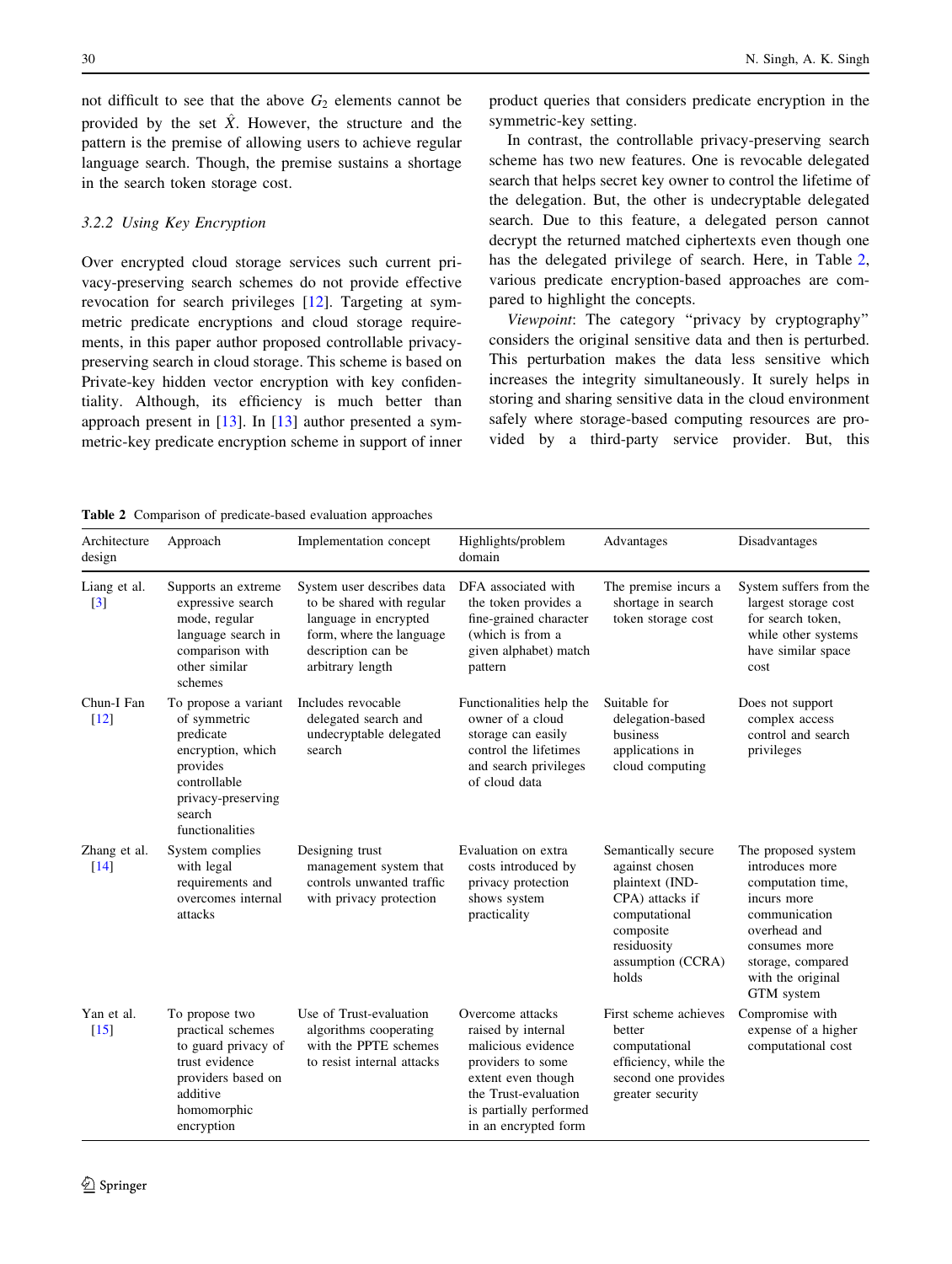communication raises serious concern for the adoption of advanced computing technologies to cope with individual privacy. These issues can be resolved by the following privacy categories.

#### 4 Probability-Oriented Privacy Measures

Traditionally, watermarking was preferred to preserve the data privacy. It works on serving to the agents after performing data modifications. If the data are discovered in the hands of an unauthorized agent (who is a malicious recipient), then the watermarks can be destroyed. Thus, in support of privacy by probability some best approaches are presented here, as follows:

## 4.1 Effective Solution for Data Leakage

In [\[16](#page-14-0)] author deliberates the following problem: ''A data distributor gives sensitive data to a set of allegedly trusted agents (third parties). Some of the leaked data are found in an unauthorized place (e.g., on somebody's laptop or on the web). The distributor must weigh the outlook that the leaked data came from one or more agents, as opposed to having been independently gathered by other unauthorized means.'' In concern to agents, author has proposed data allocation strategies that improve the probability of identifying leakages. Such methods do not depend on alterations of the released data (e.g., watermarks). In some cases, author also injects ''realistic but fake'' data records to further improve the chances of detecting leakage and identifying the guilty agent or party.

It considers basic entities and agents to build guilty agent detection system. Following the impression that has a distributor who owns a set  $T = \{t_1, t_2, ..., t_p\}$  of valuable data objects.

The distributor desires to share some of the objects with a set of agents  $U, U_2, \ldots, U_q$ , which do not wish the objects be leaked to other third parties. The objects in  $T$  might be of any type and size, for example, it could be tuples in a relation, or relations in a database.

An agent  $U_i$  receives a subset of objects  $R_i \subseteq T$ , that is, determined either by an explicit request or sample request:

- Sample request  $R_i = SAMPLE(T, m_i)$ : Any subset of  $m_i$  records from T can be given to  $U_i$ .
- Explicit request  $R_i = \text{EXPLICIT}(T, \text{cond}_i)$ : Agent  $U_i$ receives all T objects that satisfy cond<sub>i</sub>.

This recruits a procedure which presumes that after sending objects to agents, the distributor notices a set  $S \subseteq T$  has leaked. This means that some third party, called the target, is caught in possession of S. For example, the

target might be displaying S on its website, or perhaps as part of a legal discovery process, the target turned over S to the distributor.

Since the agents  $U, U_2, \ldots, U_q$  have some of the data, it is reasonable to suspect them leaking the data. However, the agents can argue that they are innocent and that the S data were obtained by the target through other means. For example, assume that one of the objects in S represents a customer  $X$ . Perhaps  $X$  is also a customer referred to some other company which provides the data to the target agent. It is also possible that  $X$  can be reconstructed from several publicly available sources on the web. The goal is to guess the precise likelihood that the leaked data came from the agents as opposed to other sources. Instinctively, the more data in S, the harder it is for the agents to argue they did not leak anything.

The process of consideration and evaluation can compute the probability  $Pr{G_i|S}$  that agent  $U_i$  is guilty

$$
Pr{G_i|S} = 1 - \prod_{t \in S \cap R_i} \left(1 - \frac{(1-p)}{|V_t|}\right)
$$

Here,  $p$  is the probability of the event occurred and  $V_t$ stands for the set of agents.

Authors [[16\]](#page-14-0) proposed an algorithm that finds agents which are eligible to receiving fake objects in  $O(n)$  time. Then, in the main loop the algorithm creates one fake object in every iteration and allocates it to random agent. The main loop takes  $O(B)$  time, where B refers to Fake object creation. Hence, the running time of the algorithm is determined to be  $O(n + B)$ .

In spite of any difficulty, authors have worked on predicting that it is possible to assess the likelihood that an agent is responsible for a leak, established on the data overlapping with the leaked data and the data of other agents. It is based on the probability that objects can be "guessed" by other means. The model is moderately simple, but it is believed that it seizures the essential tradeoffs. The algorithms described here implement a diversity of data distribution strategies that can improve the distributor's chances to identify a leaker. Authors represented that distributing objects cautiously makes a significant difference in identifying guilty agents, particularly in the case where agents must receive large overlap in the data.

The future work includes the investigation of agent guilt models that capture leakage scenarios, for example, determining the suitable model for cases where various agents can collude and identify fake tuples. An initial discussion of such a model is available in [\[17\]](#page-14-0). Another open problem is the extension of the allocation strategies so that they can handle agent requests in an online fashion (the presented strategies assume that there is a fixed set of agents with requests known in advance).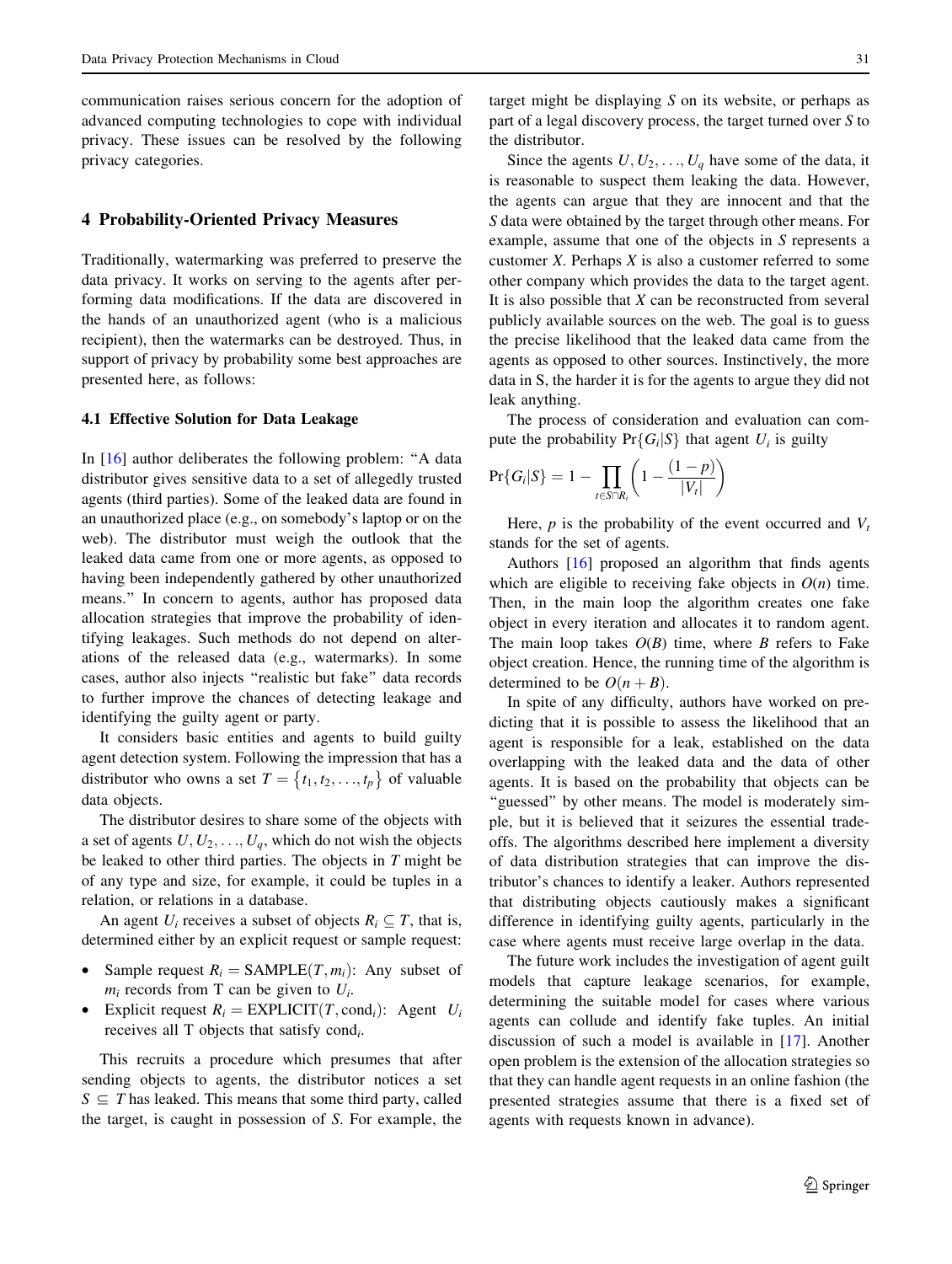#### 5 Using Probabilistic Hybrid Logics

In [[18\]](#page-14-0), Hsu et al. proposed a combination of basic hybrid logic and quantitative uncertainty logic with a satisfaction operator. This technique is highlighted individually in comparison with the other approach due to its special features.

The logic is expressive and flexible enough to represent many existing privacy criteria, such as k-anonymity, logical safety, *l*-diversity, *t*-closeness, and  $\delta$ -disclosure. The main contribution of the logic is twofold. On the one hand, the uniformity of the framework explicates the common principle behind a variety of privacy requirements and highlights their differences. For example, the difference between syntactic and semantic privacy criteria is easily observed by using the logical specifications. On the other hand, the generality of the framework extends the scope of privacy specifications.

In particular, one can specify heterogeneous requirements between different individuals, so it is possible to achieve personalized privacy specification. For example, one can use  $\mathbb{Q}_i \neg [a_1] \emptyset \wedge \mathbb{Q}_i \neg [a_1] \psi$  to express different privacy requirements of individuals  $i$  and  $j$ . Moreover, the logic allows arbitrary combinations of existing privacy requirements, so we can express compound privacy criteria. For example, we can use  $\mathbb{Q}_i \neg [a_1] \emptyset \wedge l_{a_1} (i) \leq \frac{1}{k}$  to express that both logical safety and k-anonymity are required for the individual i. Since unexpected attacks may occur occasionally, existing criteria may be inadequate; hence, it may be necessary to specify new criteria. For example, the logical safety criterion may be combined with  $\delta$ -disclosure to require formulas in Sec(*i*), instead of simply f-atoms, to satisfy the  $\delta$ -disclosure privacy criterion. In addition, it is possible to consider the weight of a secret in order to measures the seriousness of revealing the secret. Thus, W sec :  $U \times \Gamma \rightarrow [0, 1]$  is defined as the weight function for each individual and secret. Then, we can combine the weight with existing privacy criteria to obtain new privacy protection models. This may facilitate a more effective trade-off between privacy protection and data utility. The logic language provides a uniform framework to meet the specification needs of such new criteria as well as existing ones. See Table [3](#page-9-0) for various similar approaches proposed earlier.

## 6 Anonymization-Oriented Privacy Measures

This category of privacy perseverance comprises subset generations of well-known method, ''anonymization.'' Based on secured multiparty computation, collaborative privacy-preserving data mining sustains high computational cost and communication. Data anonymization is an encouraging technique in the field of privacypreserving data mining castoff to protect the data against identity disclosure. Common attacks and information loss possible on the anonymized data are intense challenges of anonymization. Lately, data anonymization using data mining techniques has showed noteworthy enhancement in data utility. Still the prevailing techniques lack in effective handling of attacks. Out of numerous proposed methods, the following privacy approach based on anonymization sounds appealing in a few comparative terms with other categories.

#### 7 For Utility Preserving Data Clustering

In this paper [[20\]](#page-14-0), an anonymization algorithm established on clustering and resilient to similarity attack and probabilistic inference attack is proposed. The anonymized data are dispersed on hadoop distributed file system. The method attains a better trade-off between privacy and utility. In this work, the data utility is measured in terms of accuracy and  $F$  measure with respect to different classifiers.

Nayahi and Kavitha  $[20]$  $[20]$  proposed a KNN $(G, S)$  clustering algorithm to achieve anonymized clusters each with uniform distribution of sensitive values. The  $(G, S)$  clustering algorithm [[21\]](#page-14-0) governs the single best neighbor of each cluster and allocates one instance at a time to the existing cluster. The authors have modified the algorithm to overcome the skew in the sensitive value distribution of the resultant clusters using the K-nearest neighbor technique. The KNN- $(G, S)$  clustering algorithm determines the KN nearest neighbors using the following equation from each sensitive value group and adds the KN records to the clusters at a time.

#### $KN = |D_i|/NOB$

where  $|D_i|$  is the number of instances in each sensitive value subgroup  $(D_i)$ ; and NOB is the number of clusters. This formula divides the records equally among all the clusters. Hence, there will be an evenly spread distribution of sensitive values in the formed clusters with original data set. The given data set  $D$  is sorted with respect to the sensitive attribute value SA. After sorting, the input data set is divided into  $D_1$ ,  $D_2$ ,...,  $D_n$  subgroups. Each subgroup would contain identical values for SA. All the remaining subgroups other than  $D_{\min}$  (i.e., the cardinality of the least frequent value in SA or smallest group) are considered as  $D_{\text{rem}}$ . Based on the values of k and S, the algorithm works in two cases. In Case 1 the  $k$  value is less than or equal to S ( $k \le S$ ), and in Case 2 the k value is greater than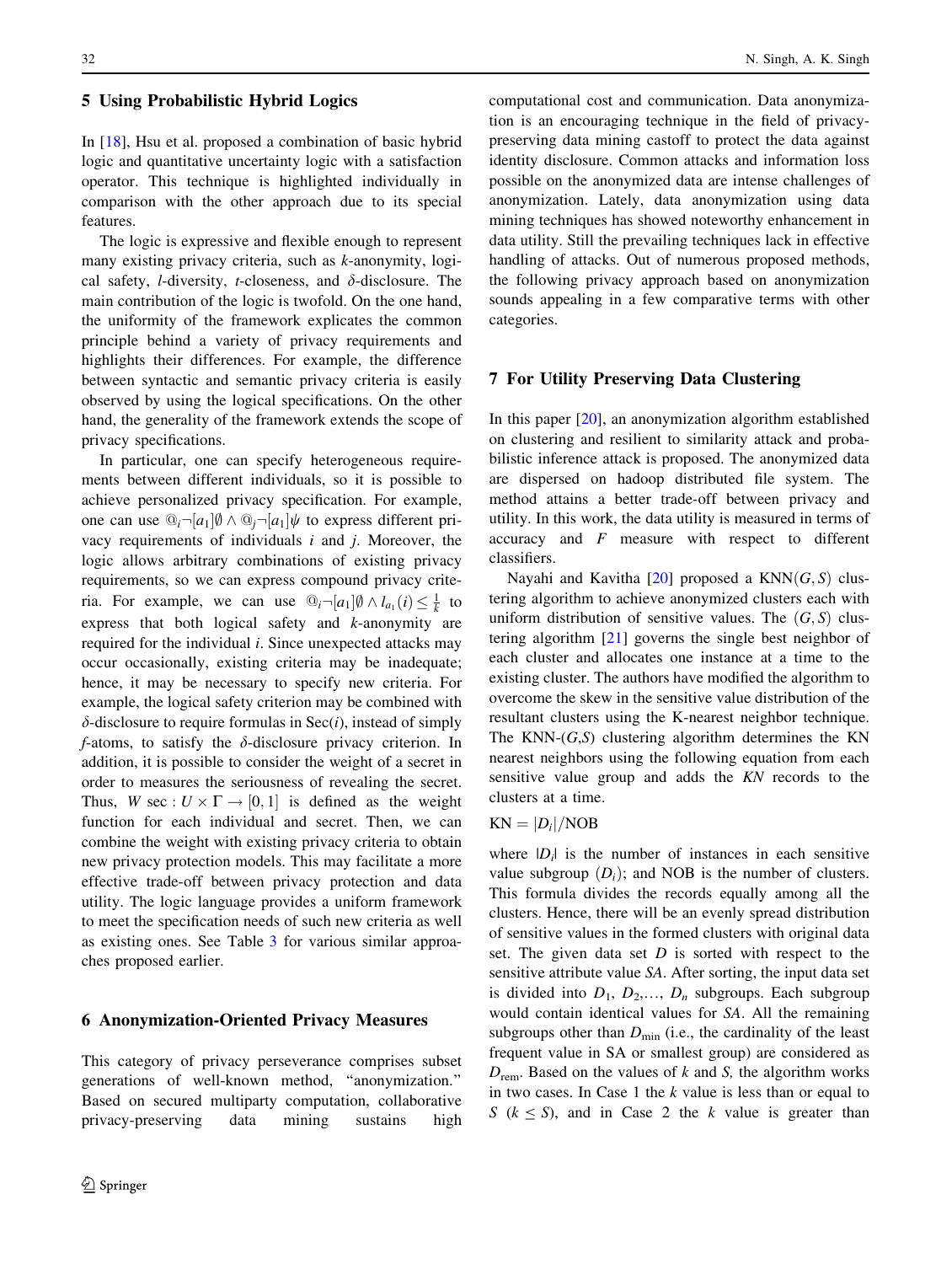<span id="page-9-0"></span>

|  |  |  | Table 3 Comparison of probability-based evaluation approaches |  |  |
|--|--|--|---------------------------------------------------------------|--|--|
|--|--|--|---------------------------------------------------------------|--|--|

| Architecture<br>design | Approach                                                                                                                                     | Implementation<br>concept                                                                                                         | Highlights/problem<br>domain                                                                                                | Advantages                                                                                                                                                                                 | Disadvantages                                                                                                                      |
|------------------------|----------------------------------------------------------------------------------------------------------------------------------------------|-----------------------------------------------------------------------------------------------------------------------------------|-----------------------------------------------------------------------------------------------------------------------------|--------------------------------------------------------------------------------------------------------------------------------------------------------------------------------------------|------------------------------------------------------------------------------------------------------------------------------------|
| Hsu et al. $[18]$      | The logic allows<br>arbitrary<br>combinations of<br>existing privacy<br>requirements, so<br>compound privacy<br>criteria can be<br>expressed | Designing a<br>probabilistic<br>hybrid logic for the<br>specification of<br>data privacy<br>requirements                          | Facilitate a more<br>effective trade-off<br>between privacy<br>protection and data<br>utility                               | Logic is expressive and<br>flexible enough to<br>represent many existing<br>privacy criteria, such as $k$ -<br>anonymity, logical safety,<br>1-diversity, t-closeness,<br>and §-disclosure | More robust approach<br>can be expressed<br>using the concept as<br>it lacks in<br>representation                                  |
| Papadimitriou<br>[16]  | To detect data leakage<br>using probability<br>when sensitive data<br>are shared between<br>trusted agents                                   | Proposed data<br>allocation<br>strategies (across<br>the agents) that<br>improve the<br>probability of<br>identifying<br>leakages | Approach do not<br>rely on alterations<br>of the released<br>data $(e.g.,$<br>watermarks)                                   | During the large overlap in<br>the data distributing<br>objects judiciously can<br>make a significant<br>difference in identifying<br>guilty agents                                        | Opens many loopholes<br>for different kind of<br>problems which<br>requires to be solved<br>by extending this<br>method graciously |
| Zhang $[19]$           | Generation of noise<br>injections to<br>manipulate recording<br>strategies of<br>malicious service<br>providers                              | <b>HPNGS</b> generates<br>noise requests<br>based on their<br>historical<br>probability                                           | For effective<br>customer privacy<br>protection, the<br>number of noise<br>requests should be<br>kept as few as<br>possible | Approach can significantly<br>reduce the number of<br>noise requests over its<br>random counterpart by<br>over 90%                                                                         | Environment considers<br>and tackles with<br>individual malicious<br>service providers but<br>not in parallel                      |

 $S (k > S)$ . It claims that it has reduced the complexity also as compared to other similar approaches.

Though, the worst case analysis on the computational cost of the KNN- $(G, S)$  clustering algorithm is figured and represented using big  $O$  notation. On the other side, the worst case storage cost of proposed algorithm is given by  $S_1(n)$ . The given data set is divided into sub-groups and stored separately incurring an additional storage cost shown in  $S_3(n)$ . The storage cost of the clusters formed in either Case 1 or Case 2 of the algorithm is given by  $S_{5,6}(n)$ . The total size of all the clusters would be equal to the size of the original data set. The total storage cost of algorithm is given by  $S(n)$ . After simplifying the storage cost of the KNN- $(G, S)$  clustering algorithm is  $O(n)$ 

$$
S_1(n) = O(\log_2 n)
$$
  
\n
$$
S_3(n) = O(|n_1| + |n_2| + \cdots + |n_S|) = O(n)
$$
  
\n
$$
S_{5,6}(n) = O(|C_1| + |C_2| + \cdots + |C_S|) = O(n)
$$
  
\n
$$
S(n) = S_1(n) + S_3(n) + S_{5,6}(n)
$$
  
\n
$$
S(n) = O(\log_2 n) + O(n) + O(n)
$$
  
\n
$$
S(n) = O(\log_2 n) + O(2n)
$$
  
\n
$$
S(n) \in O(n).
$$

One of the best features of this approach is that it overcomes the possibility of probabilistic inference attack easily. The possibility is compared to the other techniques based on t-closeness [[22,](#page-14-0) [23\]](#page-14-0).

The existing techniques on data anonymization do not show such comparison. Specifically, most of the existing techniques assess the performance using traditional metrics only. Unlike those, the information loss is measured in terms of traditional metrics such as global certainty penalty [\[4](#page-14-0), [24\]](#page-14-0), non-uniform entropy metric [[25\]](#page-14-0), normalized information loss [[26,](#page-14-0) [27](#page-14-0)], normalized certainty penalty [\[4](#page-14-0)], query error [[11,](#page-14-0) [28](#page-14-0)], sum of squared errors [\[29](#page-15-0)]. But, in proposed approach, Nayahi and Kavitha worked best to succeed in the anonymization using centroid-based replacement of QID values that is computationally superior to suppression in terms of information loss and less expensive than generalization.

After studying this work, we could judge the effectively summarized facts and the need to include in our review work especially in this particular privacy category. Hence, Table [4](#page-10-0) gives an overview of similar comparative approaches.

#### 8 Ranking-Oriented Privacy Measures

For privacy apprehensions, secure searches over encrypted cloud data have encouraged numerous research works under the single-owner model. Basics of ''Ranking'' is precisely explained by [[14,](#page-14-0) [31\]](#page-15-0) On the contrary, most cloud servers in cutting-edge practice not only serve one owner; instead, they support multiple owners to segment the profits brought by cloud computing. Thus, we classify several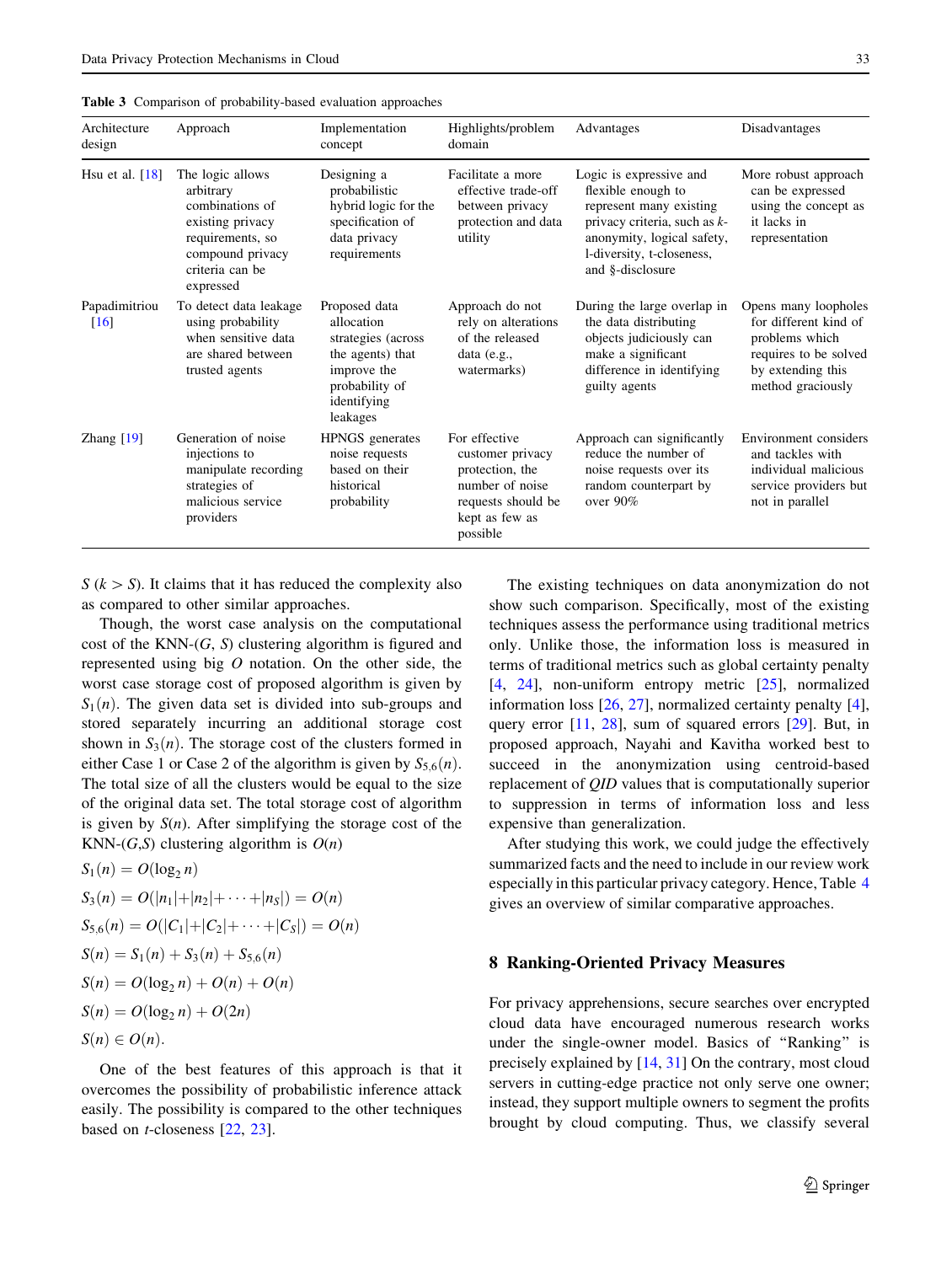| Architecture<br>design | Approach                                                                                                                                         | Implementation concept                                                                                                                               | Highlights/problem<br>domain                                                                                                          | Advantages                                                                                                                                                                        | Disadvantages                                                                                                       |
|------------------------|--------------------------------------------------------------------------------------------------------------------------------------------------|------------------------------------------------------------------------------------------------------------------------------------------------------|---------------------------------------------------------------------------------------------------------------------------------------|-----------------------------------------------------------------------------------------------------------------------------------------------------------------------------------|---------------------------------------------------------------------------------------------------------------------|
| Nayahi et al.<br>[21]  | Designing an<br>anonymization<br>algorithm based on<br>clustering and resilient<br>to similarity attack<br>and probabilistic<br>inference attack | The anonymized data are<br>distributed on hadoop<br>distributed file system                                                                          | The data utility is<br>measured in terms<br>of accuracy and<br>$F$ measure with<br>respect to different<br>classifiers                | The method achieves a<br>better trade-off between<br>privacy and utility                                                                                                          | No comparative<br>results are shown<br>to prove<br>betterment with<br>respect to other<br>methods                   |
| Sreenivasa<br>Rao [30] | Proposing a provable<br>secure CP-ABSC<br>scheme for cloud-<br>based PHR sharing<br>system                                                       | Construction exhibits<br>short ciphertext size<br>and requires less<br>number of pairings                                                            | Scheme provides<br>fine-grained access<br>control,<br>confidentiality,<br>authenticity, signer<br>privacy and public<br>verifiability | Scheme exploits monotone<br>Boolean function<br>predicates and realizes<br>security in standard<br>model                                                                          | None                                                                                                                |
| Yang et al.<br>[4]     | A hybrid solution for<br>privacy-preserving<br>data sharing in cloud<br>environment                                                              | Different methods are<br>innovatively combined<br>to support multiple<br>paradigms of medical<br>data sharing with<br>different privacy<br>strengths | Supports multiple<br>data accessing<br>paradigms with<br>different privacy<br>strengths                                               | It shows that the synergy<br>of different privacy-<br>preserving technologies<br>can provide a better<br>balance between the<br>information utilization<br>and privacy protection | Needs to express<br>how performance<br>affects multiple<br>clients accessing<br>the cloud service<br>simultaneously |

<span id="page-10-0"></span>Table 4 Comparison of anonymization-based evaluation approaches

approaches in two, i.e., (a) for single owner, (b) for the multi-owner cloud environment. Out of various classified approaches, we are reviewing best one for the individual sub-categories.

# 9 Common Considerations

In order to present the variation for both of the review approaches on a common platform, following terms are considered.

The policy is based upon bilinear map which assumes two cyclic groups  $G_1$  and  $G_2$  of prime order  $p_1$  and  $G_1$ generated by  $g_1$  (known as generator). Thus, bilinear mapping  $e: G_1 \times G_1 \rightarrow G_2$  must satisfy the following:

- Bi-linearity property: for all  $y, z \in G_1$  and  $a, b \in Z_p$ , where  $Z_{p_1} = \{0, 1, 2, \ldots, p_1 - 1\}$ , we are having  $e(y^a, z^b) = e(y, z)^{ab}.$
- Computability property: for any,  $y, z \in G_1$  there is a polynomial time algorithm to compute the mapping  $e(y, z) \in G_2$ .
- Non-degeneracy property,  $e(g1, g1) \neq 1$ .

## 10 Based on Single-Owner Cloud Environment

In the paper [[5\]](#page-14-0), author has aimed at efficiently solving the problem of fine-grained access control on searchable encrypted data for the single-owner cloud system. It considers a hybrid architecture in which a private cloud is introduced as an access interface between the public cloud and user. Under the hybrid architecture, it has considered a practical keyword search scheme which concurrently supports fine-grained access control over encrypted data. Further, the exact keyword search, it grants an advanced scheme under this new architecture to capably achieve fuzzy keyword search. Lastly, based on the scrutiny in both of the schemes that the main computational cost at user side is the ABE scheme, such that author discusses the issue of outsourcing ABE to private cloud to further relieve the computational cost at user side.

In concern, the work examines the problem of privacypreserving data utilization in cloud computing and intends the data utilization system supporting for the following three:

- Fine-Grained Access Control The data owner is permitted to impose an access policy on each file to be uploaded that precisely entitles the set of data users allowed to access. The public cloud is also prohibited from learning the plaintexts of data files.
- Authorization/Revocation Each authorized user is capable to get their individual private key to execute search and decryption. When a user's key has been retracted, the user will no longer be able to search and read the outsourced files.
- Keyword-Based Query An authorized user is capable to use individual private key for generating a query for assured keywords. Though the public cloud implements a ''search'' directly on the encrypted data and proceeds the matched files.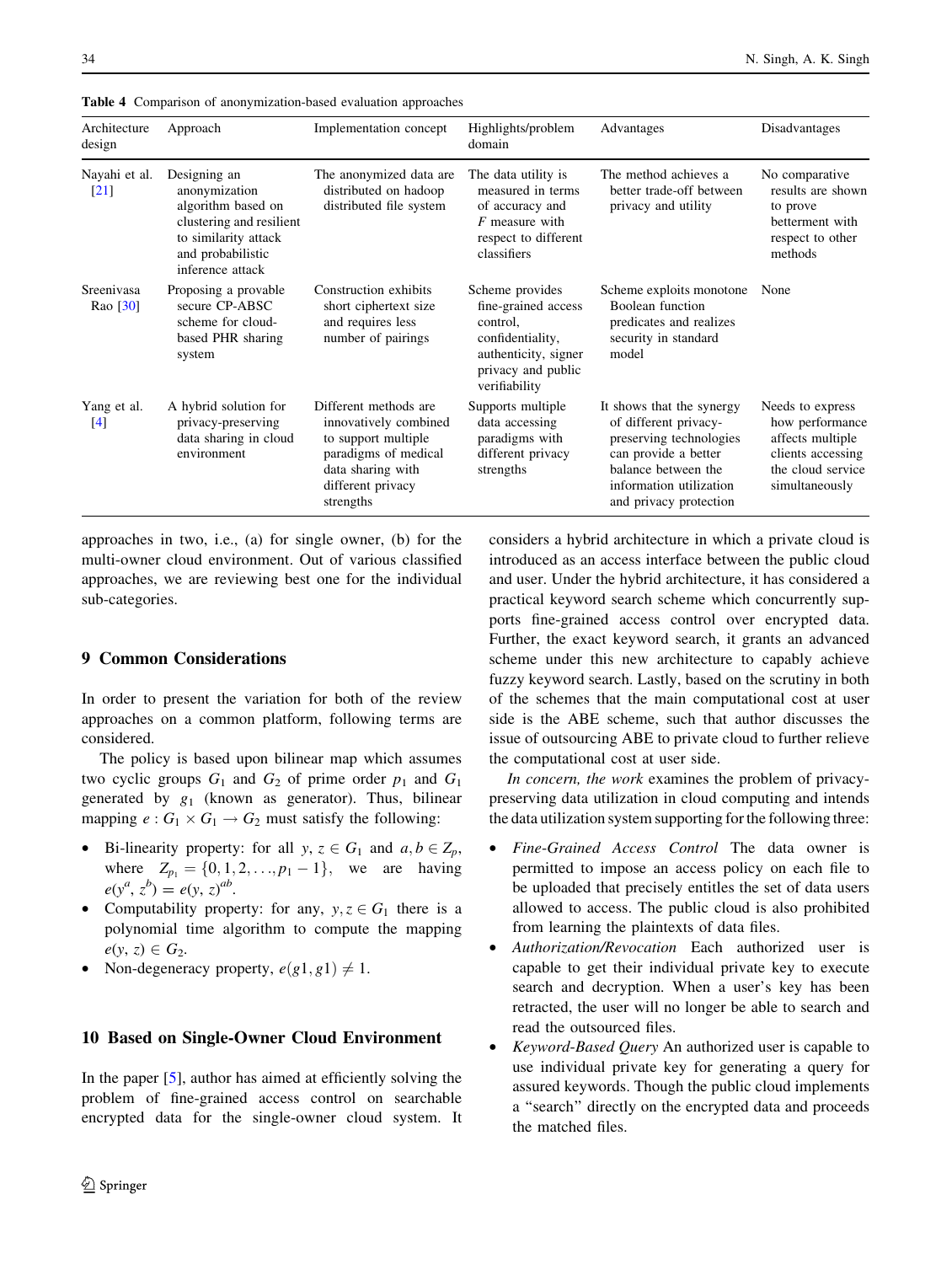#### 11 Using Multi-owner Cloud Environment

The paper [[14\]](#page-14-0) offers schemes to deal with privacy-preserving ranked multi-keyword search in a multi-owner model (PRMSM). To empower cloud servers to achieve secure search without knowing the actual data of both keywords and trapdoors, one methodically constructs a novel secure search protocol. To rank the explored results and preserve the privacy of relevance scores between files and keywords, author has proposed a novel additive instruction and privacy-preserving function family. To prevent the attackers from pretending to be legal data users submitting searches and from eavesdropping secret keys, author proposed a novel dynamic secret key generation protocol. PRMSM also works as a data user authentication protocol which supports efficient data user revocation. Allencompassing experiments on real-world datasets endorse the effectiveness and efficiency of PRMSM (Fig. 5).

Individually this multi-owner environment works on the foundation of these two considerations.

Consideration-1 Given a probabilistic polynomial time adversary  $A$ , he asks the challenger  $B$  for the cipher-text of his submitted keywords for polynomial times. Then A sends two keywords  $w_0$  and  $w_1$  which are not challenged before, to B. B randomly sets  $\mu \in \{0, 1\}$  and returns an encrypted keyword  $\hat{w}_{\mu}$  to A. A continues to ask B for the cipher-text of keyword  $w$ , the only restriction is that  $w$  is not  $w_0$  or  $w_1$ . Finally, A outputs its guess  $\mu'$  for  $\mu$ . We define the advantage that A breaks PRMSM as  $\text{Adv}_A = |\text{Pr}|\mu = \mu'| - \frac{1}{2}$  $\left|-\frac{1}{2}\right|$ . If Adv<sub>A</sub> is negligible, we say that PRMSM is semantically secure against the chosen keyword attack.

Consideration-2 Given a probabilistic polynomial time adversary A, he asks the challenger B for the cipher-text of his queried keywords for  $t$  times. Then  $B$  randomly chooses a keyword  $w^*$ , encrypts it to  $\hat{w}^*$  and sends  $\hat{w}^*$  to A. A outputs its guess w' for w<sup>\*</sup>, and wins if  $w' = w^*$ . We define the probability that A breaks keyword secrecy as  $Adv_A = Pr|w' = w^*|$ . We say that PRMSM achieves keyword secrecy if  $\text{Adv}_A = \frac{1}{u-t} + \epsilon$ , where  $\epsilon$  is a negligible parameter,  $t$  denotes the number of keywords that  $A$  has known, and  $u$  denotes the size of keyword dictionary.

This work preserves privacy as well as security that means it first requires to manipulate the data to preserve data privacy. Then, it needs to lock the data using keybased encryption to provide security. In progress, it starts with the user authentication process that follows the following format.

| Request | Last request Personally |                   | Random | <b>CRC</b> |
|---------|-------------------------|-------------------|--------|------------|
| counter | time                    | identifiable data | number |            |



Fig. 5 Architecture of privacy-preserving keyword search in a multiowner and multi-user cloud model

Here, the significant fact of a successful authentication is to offer both the dynamically changing secret keys and the historical data of the equivalent data user.

An example has been illustrated to get the main idea of the keywords matching protocol (the detailed protocol is elaborated in the following sections). Assume Alice wants to use the cloud to store her file  $F$ ; she first encrypts her file  $F$  and gets the ciphertext  $C$ . To enable other users to perform secure searches on C, Alice extracts a keyword  $w_{i,h}$ and sends the encrypted keyword  $\hat{w}_{i,h} = (E_{a'}, E_o)$  to the administration server. The administration server further reencrypts  $E_{a'}$  to  $E_a$  and submits  $\hat{w}_{i,h} = (E_a, E_o)$  to the cloud server. Now Bob wants to search a keyword  $w_{h'}$ ; he first generates the trapdoor  $T'_{w_{h'}}$  and submits it to the administration server. The administration server re-encrypts  $T'_{w_{h'}}$  to  $T_{w_{h'}} = (T_1, T_2, T_3)$ , generates a secret data  $S_a$ , and submits  $T_{w,v}$ ,  $S_a$  to the cloud server. The cloud server will judge whether Bob's search request matches Alice's encrypted keyword by checking whether  $\hat{e}(E_a, T_3) = \hat{e}(E_a, T_1)$ .  $\hat{e}(S_a, T_2)$  holds.

The keywords encryption benefits in two ways; First, losing the key of one data owner would not lead to the disclosure of other owners' data. Second, the cloud server cannot see any relationship among encrypted keywords. This follows the proposal of Trapdoor construction formula and is constructed in a ways that the privacy of trapdoor is protected as long as the discrete logarithm problem is hard.

And it is constructed in a way that the privacy of trapdoor is protected as long as the discrete logarithm problem is hard.

Different from prior works, this approach supports authenticated data users to attain efficient, secure and convenient searches over multiple data owners' data. To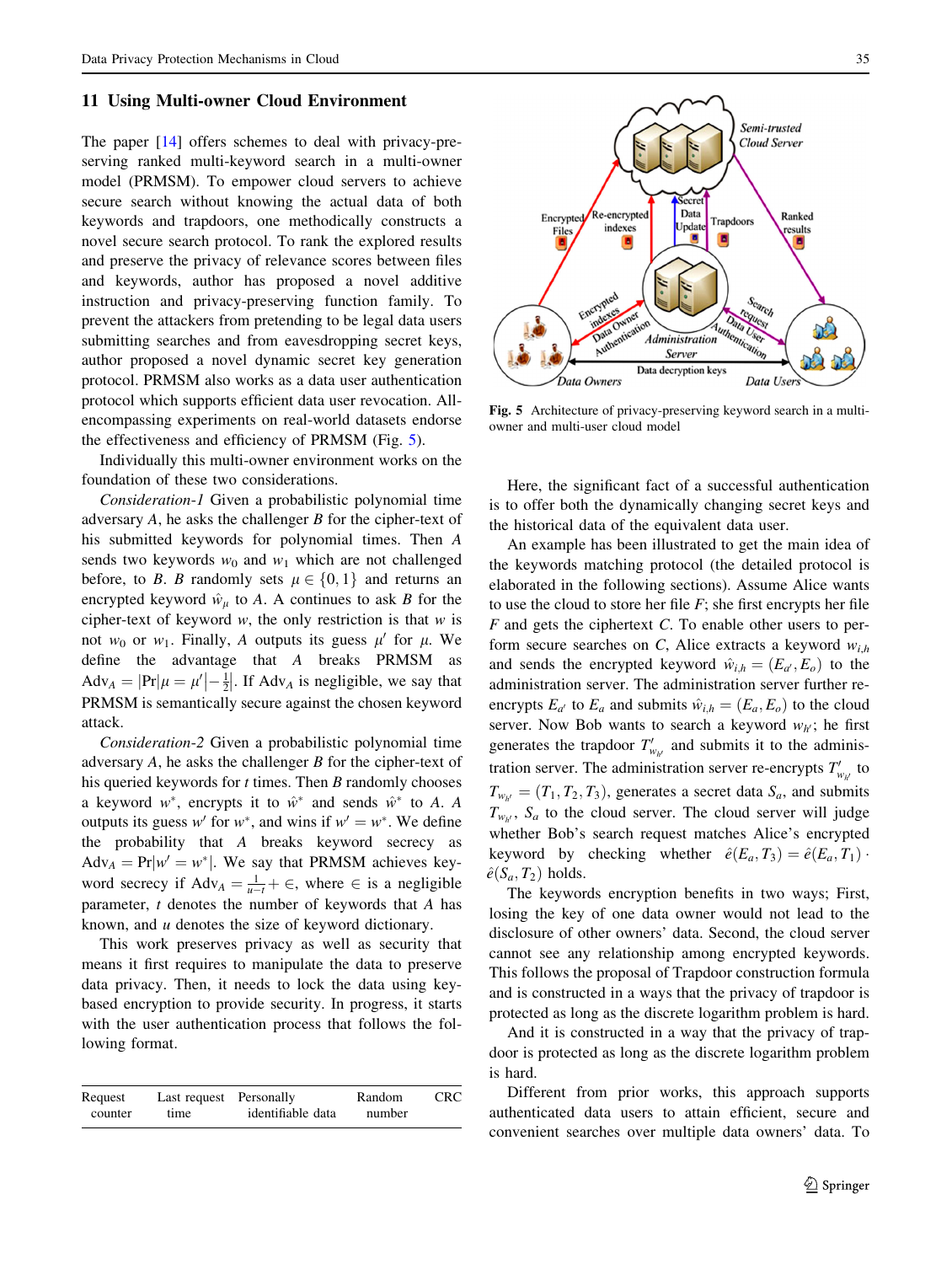| Architecture<br>design             | Approach                                                                                                                      | Implementation concept                                                                                                                      | Highlights/problem<br>domain                                                                                     | Advantages                                                                                                                                                                                                                 | Disadvantages                                                                                                  |
|------------------------------------|-------------------------------------------------------------------------------------------------------------------------------|---------------------------------------------------------------------------------------------------------------------------------------------|------------------------------------------------------------------------------------------------------------------|----------------------------------------------------------------------------------------------------------------------------------------------------------------------------------------------------------------------------|----------------------------------------------------------------------------------------------------------------|
| Zhang et al.<br>$\lceil 14 \rceil$ | To propose schemes to<br>deal with privacy-<br>preserving ranked<br>multi-keyword search<br>in a multi-owner<br>model (PRMSM) | Novel search protocol to<br>perform secure search<br>without knowing the<br>actual data of both<br>keywords and trapdoors                   | PRMSM supports<br>efficient data user<br>revocation                                                              | Scheme enables<br>authenticated data users to<br>achieve secure,<br>convenient, and efficient<br>searches over multiple data<br>owners' data                                                                               | Work has some<br>practical<br>distractions that<br>are supposed to<br>be resolved in the<br>extended version   |
| Ren et al.<br>[31]                 | A searchable<br>encryption is<br>presented against both<br>data and access<br>pattern leakage                                 | A homomorphic<br>exclusive-or (XOR)<br>function is defined to<br>enable the evaluation<br>key to be calculated<br>instead of storing        | An effective and<br>feasible approach<br>performs with a<br>query of less than<br>60 ms among<br>100,000 entries | Searching time of solution is<br>faster by using hash-based<br>indexing than the default<br>clear text utility grep,<br>which speedup searching<br>process and protects access<br>pattern leakage against<br>eves-dropping | Comparison and<br>results can be<br>represented better                                                         |
| Jingwei et al.<br>$\left[5\right]$ | Hybrid architecture for<br>privacy-preserving<br>data utilization                                                             | Data utilization system is<br>provided to achieve<br>both exact keyword<br>search and fine-grained<br>access control over<br>encrypted data | System for exact<br>keyword search<br>and access control<br>over encrypted<br>data                               | Scheme under this new<br>architecture efficiently<br>achieves fuzzy keyword<br>search                                                                                                                                      | The issue of<br>outsourcing ABE<br>to further relieve<br>computational<br>cost at user side<br>could be better |
| Cengiz $[32]$                      | An efficient multi-<br>keyword search<br>scheme that ensures<br>users' privacy against<br>both external<br>adversaries        | Uses cryptographic<br>techniques as well as<br>query and response<br>randomization                                                          | Both search terms in<br>queries and<br>returned responses<br>are protected<br>against privacy<br>violations      | Incorporates an effective<br>ranking capability in the<br>scheme that enables user to<br>retrieve only the top-<br>matching results                                                                                        | Less efficient than<br>other similar<br>preferred<br>schemes                                                   |

Table 5 Comparison of ranking-based evaluation approaches

proficiently authenticate data users and detect attackers who steal the secret key and execute illegal searches, author has proposed a novel dynamic secret key generation protocol and a new data user authentication protocol. To enable the cloud server to perform secure search among multiple owners' data encrypted with different secret keys, they systematically construct a novel secure search protocol. Moreover, the work shows that the approach is computationally efficient, even for large data and keyword sets. See Table 5 for similar approaches based on Ranking.

## 12 Evaluation and Analysis

A detailed comparison of the presented approaches in terms of the privacy requirements is provided in Table [6.](#page-13-0) In Table [6,](#page-13-0) " $\times$ " and " $\sqrt{ }$ " symbols indicate whether a specific privacy-preserving check is fulfilled or not, respectively, whereas "–" represents that a particular requirement is not discussed. As can be observed that majority of the presented techniques fulfill the privacy-preserving requirements, such as integrity, accessibility and confidentiality. However, the requirements, such as data utility and data minimization, are met by only few techniques. There appears an important relationship between the data utility and data minimization and most of the presented approaches maintain unlinkability through data minimization. Another important observation is particular to the probability and multi-keyword ranking approaches. These approaches may propagate the keys to the unwanted users having attributes similar to the legitimate users. Nonetheless, the probability and multi-keyword ranking approaches have been quite effectively utilized to achieve a desired level of privacy. We also observe that most of the presented cryptographic techniques have successfully been able to minimize the key management overheads despite of their inherent complexities. For instance, the anonymization is considered as less efficient in terms of computation, whereas the multi-keyword ranking has a standing of costly privacy primitive because of bilinear computations. However, the presented schemes in this survey based on the aforementioned probability and cryptographic schemes sufficiently minimized the privacy preserving overhead. The higher data utility-based approaches can never be truly safe in public clouds because they are susceptible to information disclosure by some insiders or the other hackers.

However, higher data utility-based approaches when used only in private clouds preserve the privacy to a desired level because the infrastructure in such cases is trusted. Therefore, for systems operating in public or hybrid clouds, using reasonably strong privacy-preserving idea is highly important that can be depicted in Table [7](#page-14-0).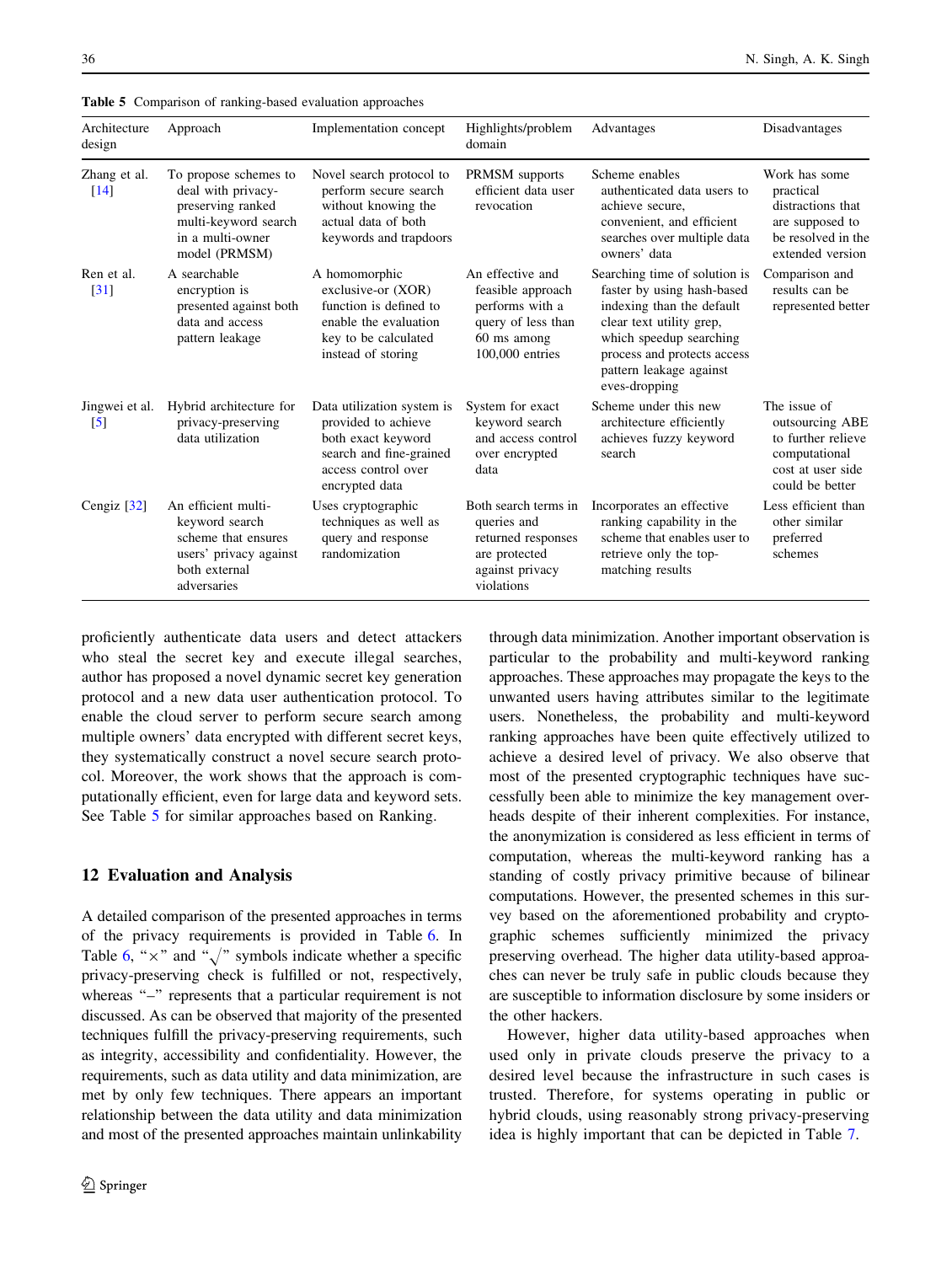<span id="page-13-0"></span>

| Table 6 Comparison of various privacy-preserving approaches |  |  |  |
|-------------------------------------------------------------|--|--|--|
|                                                             |  |  |  |

| Work                               | Technique                                          | Adversary<br>assumption | Data<br>utility | Data<br>minimization |              | Accessibility Confidentiality Integrity |           |
|------------------------------------|----------------------------------------------------|-------------------------|-----------------|----------------------|--------------|-----------------------------------------|-----------|
| Canard [1]                         | Proxy re-encryption                                | Trusted servers         | $\sqrt{}$       | $\times$             | $\times$     | $\sqrt{}$                               | $\sqrt{}$ |
| Yannan Li<br>et al. $[6]$          | Key-based auditing                                 | Trusted servers         | $\times$        | $\sqrt{}$            |              | $\times$                                | $\times$  |
| Wang $[7]$                         | Key-based updating                                 | Untrusted<br>servers    |                 | $\times$             |              |                                         | $\times$  |
| Liang et al. $[3]$                 | Encryption using regular language                  | Semi-trusted<br>servers | $\sqrt{}$       | $\times$             |              | $\times$                                |           |
| Chun-I Fan<br>$[12]$               | Predicate encryption                               | Untrusted<br>servers    | $\times$        | $\sqrt{}$            |              |                                         | $\times$  |
| Zhang et al.<br>$\lceil 14 \rceil$ | Encryption against plaintext (IND-<br>CPA) attacks | Semi-trusted<br>servers | ×               |                      | $\times$     |                                         |           |
| Yan et al. [15]                    | PPTE schemes                                       | Semi-trusted<br>servers |                 | $\times$             | $\sqrt{}$    | $\times$                                | $\times$  |
| Hsu et al. $[18]$                  | Probabilistic hybrid logic                         | Trusted servers         | $\times$        | $\sqrt{}$            | $\times$     |                                         | ×         |
| Papadimitriou<br>$[16]$            | Guilty agent detection using<br>probability        |                         | $\sqrt{}$       | $\times$             | $\times$     |                                         |           |
| Zhang [19]                         | Historical probability                             | Semi-trusted<br>servers | $\times$        |                      |              |                                         |           |
| Nayahi et al.<br>$[21]$            | Cluster-based anonymization                        | Trusted servers         | $\sqrt{}$       | $\sqrt{}$            |              | $\times$                                |           |
| Sreenivasa<br>Rao [30]             | CP-ABE scheme                                      | Untrusted<br>servers    | $\times$        | $\checkmark$         | $\times$     |                                         |           |
| Yang et al.<br>$[27]$              | Anonymization-based hybrid logic                   |                         |                 | $\times$             | X            |                                         |           |
| Zhang et al.<br>$[14]$             | Multi-keyword search                               | Semi-trusted<br>servers |                 | $\sqrt{}$            |              | $\times$                                |           |
| Ren et al. [31]                    | Homomorphic exclusive-or (XOR)<br>function         | Untrusted<br>servers    |                 | $\sqrt{}$            |              | $\times$                                |           |
| Jingwei et al.<br>$\left[5\right]$ | Fine-grained access control                        | Trusted servers         | $\sqrt{}$       | ×                    |              |                                         |           |
| Cengiz [32]                        | Multi-keyword cryptography                         | Semi-trusted<br>servers | $\times$        | $\sqrt{}$            |              |                                         |           |
| Cao [33]                           | Optimal anonymization                              | Trusted servers         |                 | $\sqrt{}$            | $\sqrt{}$    |                                         | $\times$  |
| Elger [34]                         | Reasonable anonymization                           | Trusted servers         |                 | $\times$             | $\checkmark$ |                                         |           |
| Ardagna <sup>[35]</sup>            | Exception-based access control<br>solution         | Untrusted<br>servers    |                 |                      | ×            |                                         |           |
| Ni [36]                            | P-RBAC                                             | Semi-trusted<br>servers |                 |                      | ×            |                                         |           |
| Jin $\left[37\right]$              | Unified access control scheme                      | Untrusted<br>servers    | $\sqrt{}$       | $\times$             | $\sqrt{}$    |                                         |           |

## 13 Conclusion

In this age of cloud computing and big data, privacy protection is becoming an unavoidable stumbling block in front of us. Encouraged by this, we plotted the major milestones in privacy study and kept up to date from different perspectives. It aims to pave a consistent ground for concerned readers to explore this promising and emerging field. We summarized the privacy study upshots in different research principles and communities. Specifically, we presented the mathematical efforts announced by the related privacy frameworks and models.

The methodologies are well classified into four classifications and prepare section-wise tables governing their characteristics. Furthermore, the optimum solution for a type of cloud privacy-preserving model is highlighted section-wise as well as when all taken together for better understanding and clarification to new researchers in this area. It is believed that such effort in privacy is essential and highly demanded in problem solving in the cloud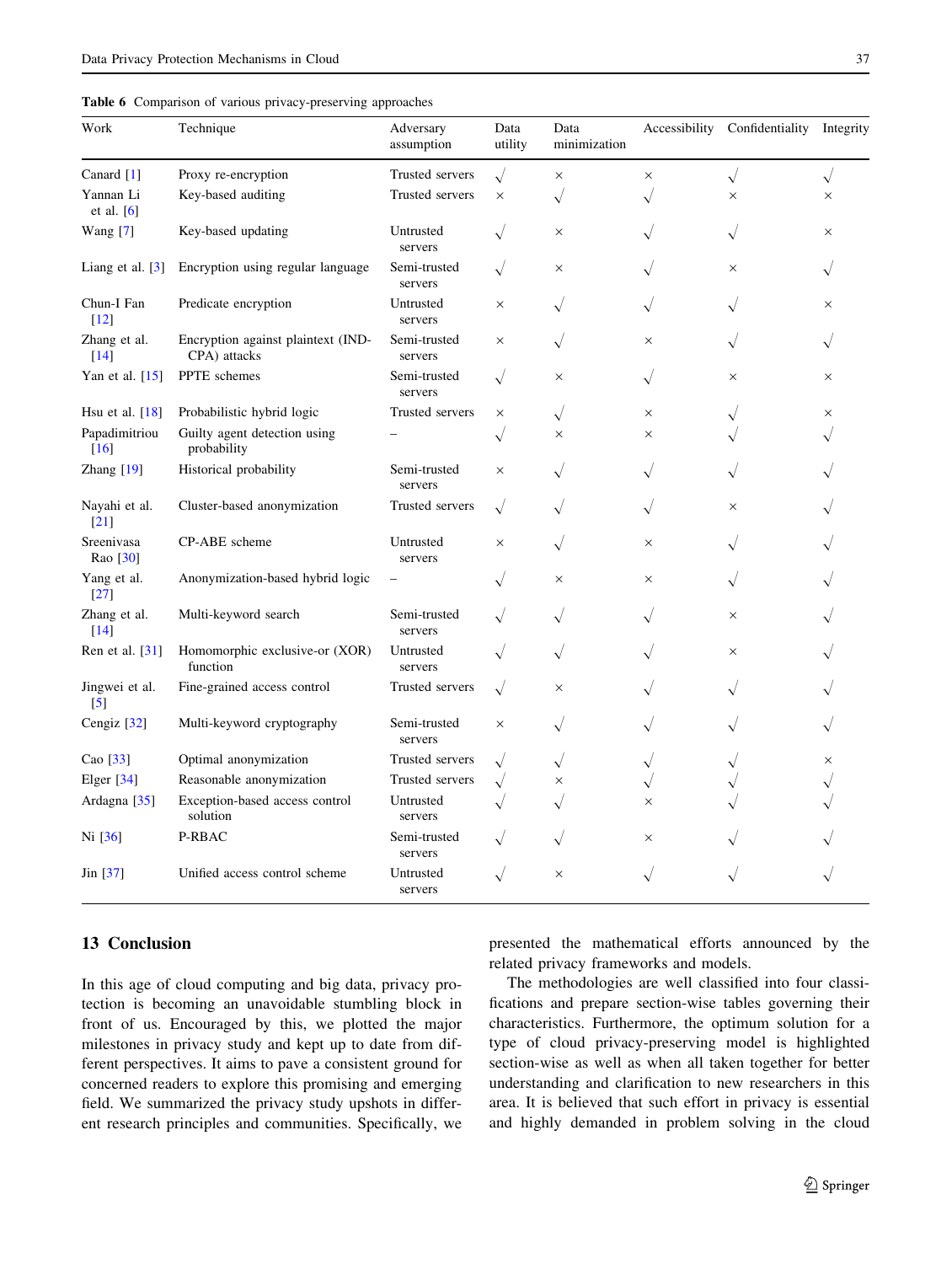| Privacy access                                                                             | Information<br>utility | Complexity | Approach                                                         | Advantage                                                                                                            | Disadvantage                                                                     |
|--------------------------------------------------------------------------------------------|------------------------|------------|------------------------------------------------------------------|----------------------------------------------------------------------------------------------------------------------|----------------------------------------------------------------------------------|
| Probability and ranking-<br><i>based privacy</i> using<br>authenticated data<br>structures | High                   | Low        | Policy-oriented<br>over low privacy<br>strength                  | Reduction in communication overhead<br>providing ease during the<br>implementation and computations                  | Vulnerable to<br>unauthorized access                                             |
| Cryptographic privacy<br>policy with defined<br>data accessibility level                   | Low                    | High       | User-centric<br>unlinkability<br>over strong<br>privacy strength | Providing record-level protection<br>prevents eves-dropper across<br>multiple data environment                       | Theoretically doable<br>uses forward index<br>technologies                       |
| Anonymized and<br>Linkable data privacy<br>with specific data<br>accessibility             | Moderate               | High       | Linkable policy<br>with limited<br>information<br>access         | Addresses issues of policy anomalies<br>mechanisms also reduces overhead<br>on both communication and<br>computation | Comparatively high<br>query processing time<br>due to rejection of<br>extra data |

<span id="page-14-0"></span>Table 7 Representing information utility and complexity on the basis of nature of various privacy access

environment, and it is undeniably worthwhile to invest our energy and passion to look forward to the best approach on the basis of data utility and privacy accessibility.

Open Access This article is distributed under the terms of the Creative Commons Attribution 4.0 International License ([http://crea](http://creativecommons.org/licenses/by/4.0/) [tivecommons.org/licenses/by/4.0/\)](http://creativecommons.org/licenses/by/4.0/), which permits unrestricted use, distribution, and reproduction in any medium, provided you give appropriate credit to the original author(s) and the source, provide a link to the Creative Commons license, and indicate if changes were made.

## References

- 1. Canard S, Devigne J (2016) Highly privacy-protecting data sharing in a tree structure. Future Gener Comput Syst 62:119–127
- 2. Orencik C, Savas  $E(2014)$  An efficient privacy-preserving multikeyword search over encrypted cloud data with ranking. Distrib Parallel Database 32(1):119–160
- 3. Liang K, Huang X, Guo F, Liu JK (2016) Privacy-preserving and regular language search over encrypted cloud data. IEEE Trans Inf Forensics Secur 11(10):2365–2376
- 4. Yang JJ et al (2015) A hybrid solution for privacy preserving medical data sharing in the cloud environment. Future Gener Comput Syst 43–44:74–86
- 5. Li J et al (2014) Privacy-preserving data utilization in hybrid clouds. Future Gener Comput Syst 30(1):98–106
- 6. Li Y et al (2016) Privacy preserving cloud data auditing with efficient key update. Future Gener Comput Syst 78:789–798
- 7. Wang Y (2015) Privacy-preserving data storage in cloud using array BP-XOR codes. IEEE Trans Cloud Comput 3(4):425–436
- 8. Waters B et al (2007) Conjunctive, subset, and range queries on encrypted data. Theory Cryptogr 4392:535–545
- 9. Zheng Q et al (2014) VABKS: verifiable attribute-based keyword search over outsourced encrypted data. In: IEEE conference computer communication (INFOCOM)
- 10. Cash D et al (2013) Highly-scalable searchable symmetric encryption with support for Boolean queries. In: Advances in cryptology—CRYPTO, Berlin, Germany
- 11. Komishani EG et al (2016) PPTD: preserving personalized privacy in trajectory data publishing by sensitive attribute generalization and trajectory local suppression. Knowl Based Syst 94:43–59
- 12. Chun-I Fan S-YH (2013) Controllable privacy preserving search based on symmetric predicate encryption in cloud storage. Future Gener Comput Syst 29:1716–1724
- 13. Shen E et al (2009) Predicate privacy in encryption systems. In: The 6th theory of cryptography conference, TCC, Verlag
- 14. Zhang W et al (2016) Privacy preserving ranked multi-keyword search for multiple data owners in cloud computing. IEEE Trans Comput 65(5):1566–1578
- 15. Yan Z et al (2016) Two schemes of privacy-preserving trust evaluation. Future Gener Comput Syst 62:175–189
- 16. Garcia-Molina H et al (2011) Data leakage detection. IEEE Trans Knowl Data Eng 23(1):51–63
- 17. Garcia-Molina H, Papadimitriou P (2010) Data leakage detection. IEEE Trans Knowl Data Eng 51–63. [https://doi.org/10.1109/](https://doi.org/10.1109/TKDE.2010.100) [TKDE.2010.100](https://doi.org/10.1109/TKDE.2010.100)
- 18. Hsu T-S, Liau C-J, Wang D-W (2012) Logic, probability, and privacy: a framework. In: Turing-100, pp 157–167
- 19. Zhang G et al (2012) A historical probability based noise generation strategy for privacy protection in cloud computing. J Comput Syst Sci 78:1374–1381
- 20. Jesu Vedha Nayahi J, Kavitha V (2016) Privacy and utility preserving data clustering for data anonymization and distribution on Hadoop. Future Gener Comput Syst. [https://doi.org/10.1016/j.](https://doi.org/10.1016/j.future.2016.10.022) [future.2016.10.022](https://doi.org/10.1016/j.future.2016.10.022)
- 21. Jesu Vedha Nayahi J, Kavitha V (2015) An efficient clustering for anonymizing data and protecting sensitive labels. Int J Uncert Fuzziness Knowl Based Syst 23:685–714
- 22. Li N et al (2007) T-closeness: privacy beyond k-anonymity and l-diversity. In: IEEE international conference on data engineering
- 23. Rebollo-Monedero D et al (2010) From t-closeness-like privacy to postrandomization via information theory. IEEE Trans Knowl Data Eng 22:1623–1636
- 24. Amiri F et al (2015) Hierarchical anonymization algorithms against background knowledge attack in data releasing. Knowl-Based Syst 101:71–89
- 25. Kohlmayer F et al (2014) A flexible approach to distributed data anonymization. J Biomed Inform 50:62–76
- 26. Zhang X et al (2015) Proximity-aware local recoding anonymization with mapreduce for scalable big data privacy preservation in cloud. IEEE Trans Comput 64(8):2293–2307
- 27. Wen-Yang L et al (2015) Privacy preserving data anonymization of spontaneous ADE reporting system dataset. BMC Med Inform Decis Mak 16:58
- 28. Goryczka S et al. (2014) m-Privacy for collaborative data publishing. IEEE Trans Knowl Data Eng 26(10)